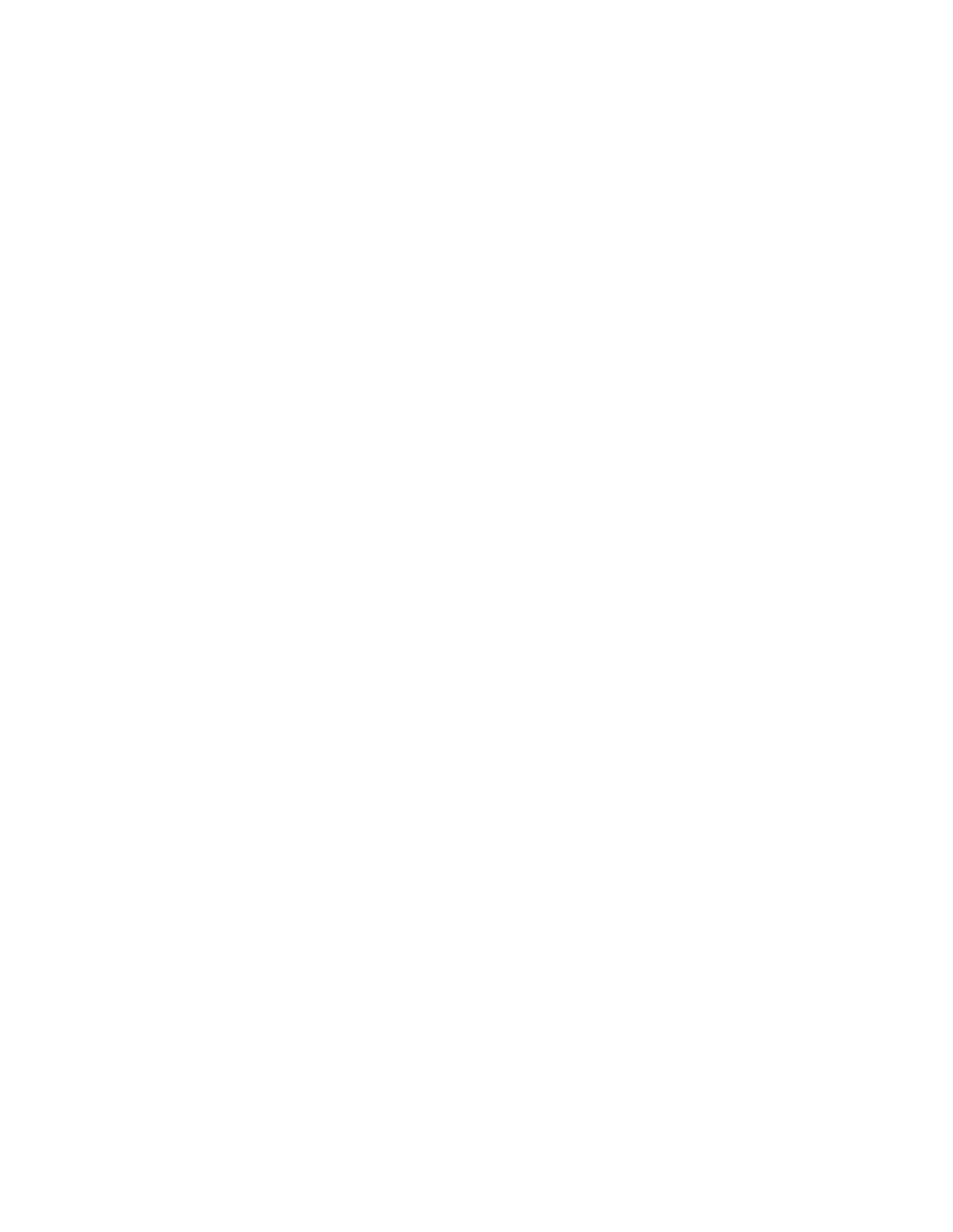|                                                                                    | 4   |
|------------------------------------------------------------------------------------|-----|
|                                                                                    | .5  |
|                                                                                    | 6   |
|                                                                                    |     |
|                                                                                    |     |
|                                                                                    |     |
| Phoenix Human Services Association Summer Fun Camp____________________________11   |     |
|                                                                                    |     |
| Sooke Options for Community Living Assoc. Summer Journeys Day Camp ______13        |     |
|                                                                                    |     |
|                                                                                    |     |
|                                                                                    |     |
|                                                                                    |     |
|                                                                                    |     |
| Child and Youth with Special Needs - Sponsored Services Request Form _______19     |     |
|                                                                                    | -21 |
|                                                                                    |     |
| Island Health/Queen Alexandra's Summer Camps ___________________________________23 |     |
| Community Living Victoria's Teen Community Connections ________________________24  |     |
| Community Living Victoria's Youth Services - Autism Services Summer Camp ___ 25    |     |
|                                                                                    | 26  |
|                                                                                    | 27  |
| Little Steps Therapy Services - Summer Connection Group ________________________28 |     |
| Pacific Institute for Sport Excellence (PISE) - Summer Camps ___________________29 |     |
|                                                                                    |     |
| Pivot Point Family Growth Centre - Summer Camps ______________________________31   |     |
|                                                                                    |     |
|                                                                                    |     |
|                                                                                    |     |
| Easter Seals Camp Shawnigan (BC Lion's Society) ________________________________35 |     |
|                                                                                    |     |
|                                                                                    | 37  |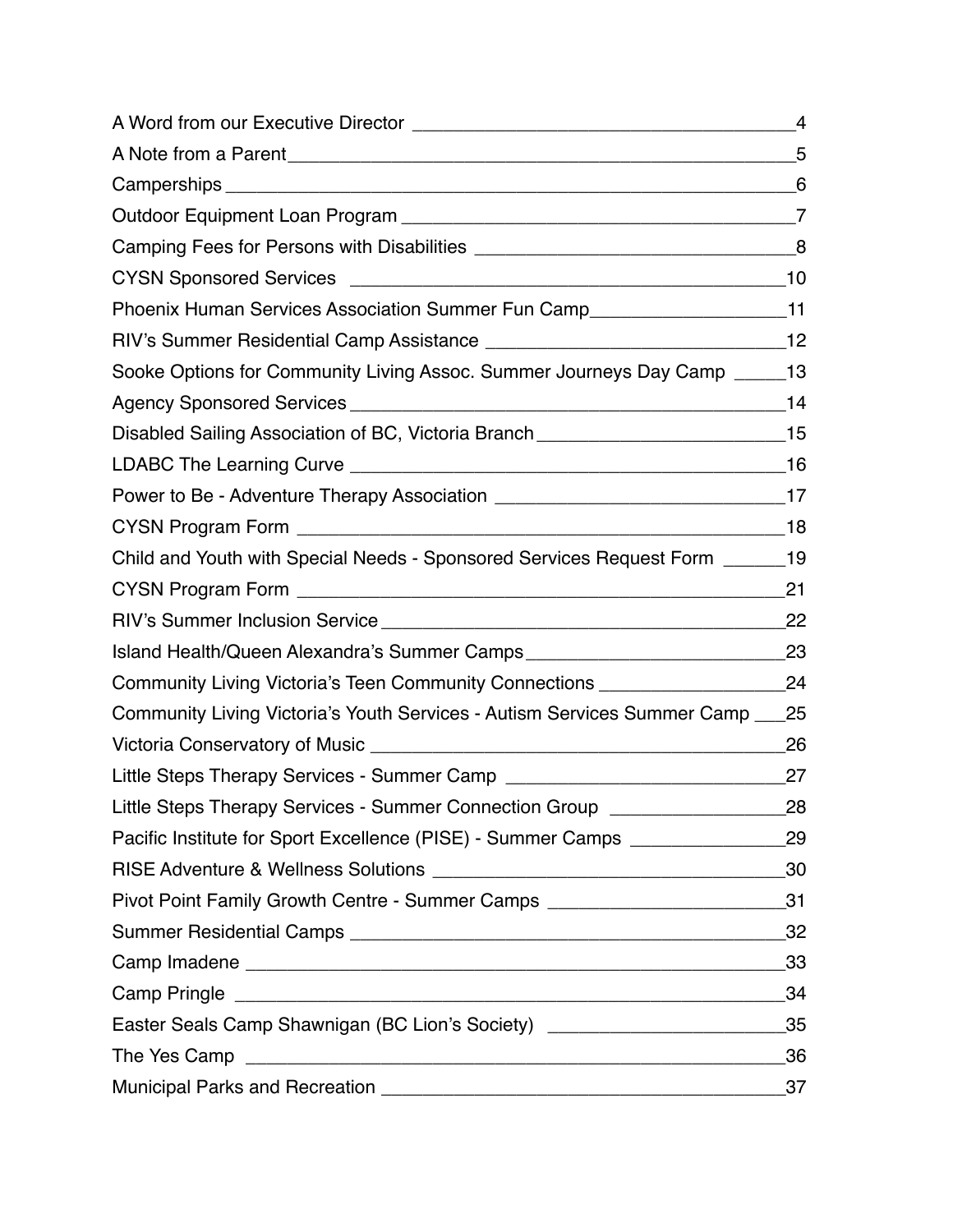# <span id="page-3-0"></span>**Introduction** A Word from our Executive Director

Recreation Integration Victoria (RIV) is pleased to provide the 21st edition of our Summer Services for Children with Disabilities booklet (affectionately known as the 'Yellow Booklet'). We hope that our booklet will assist you and your children with disabilities in planning for your summer. We would like to thank all of the organizations listed for their collaboration. RIV's 'Yellow Booklet' has become a valued tool of parents planning their child or youth's summer. In 1996, we saw that there was a great disparity in the number of weeks of summer service a child or youth with disabilities received, based on their parent or caregiver's knowledge of the available summer options. The little Yellow Booklet as it has come to be referred to, was developed to ensure all parents had equal access to program information in order for them to make informed choices. Over the years, the booklet has grown to include listings from an increasing number of agencies, as well as summer residential camps. I hope you find our 21st edition meets your planning needs and your child or youth has a wonderful summer experience!

Doug Nutting - Executive Director, Recreation Integration Victoria

In an attempt to ensure that families have the information well in advance for planning purposes, we have included all of the proposed services. Be advised that all of the Children and Youth with Special Needs (CYSN) funded services and many of the Agency Sponsored services are condition on funding approval. Please use this information and make your plans early. We hope both your child's and your summer will be more enjoyable as a result of this information!

| This booklet is divided into four sections      |                                               |  |
|-------------------------------------------------|-----------------------------------------------|--|
| <b>CYSN Sponsored Services</b>                  | Your child must be eligible for CYSN funding* |  |
| <b>Agency Sponsored</b><br><b>Services</b>      | Register or apply directly with the agency    |  |
| <b>Summer Residential</b><br><b>Camps</b>       | Register or apply directly to the camp        |  |
| <b>Municipal Parks and</b><br><b>Recreation</b> | Register or apply directly with the facility  |  |

\*A registration form for CYSN sponsored services is included in the centre of this booklet. Please detach the form, fill it out and return it by May 1st, 2017 to: CYSN, c/o Recreation Integration Victoria as directed at the bottom of the form.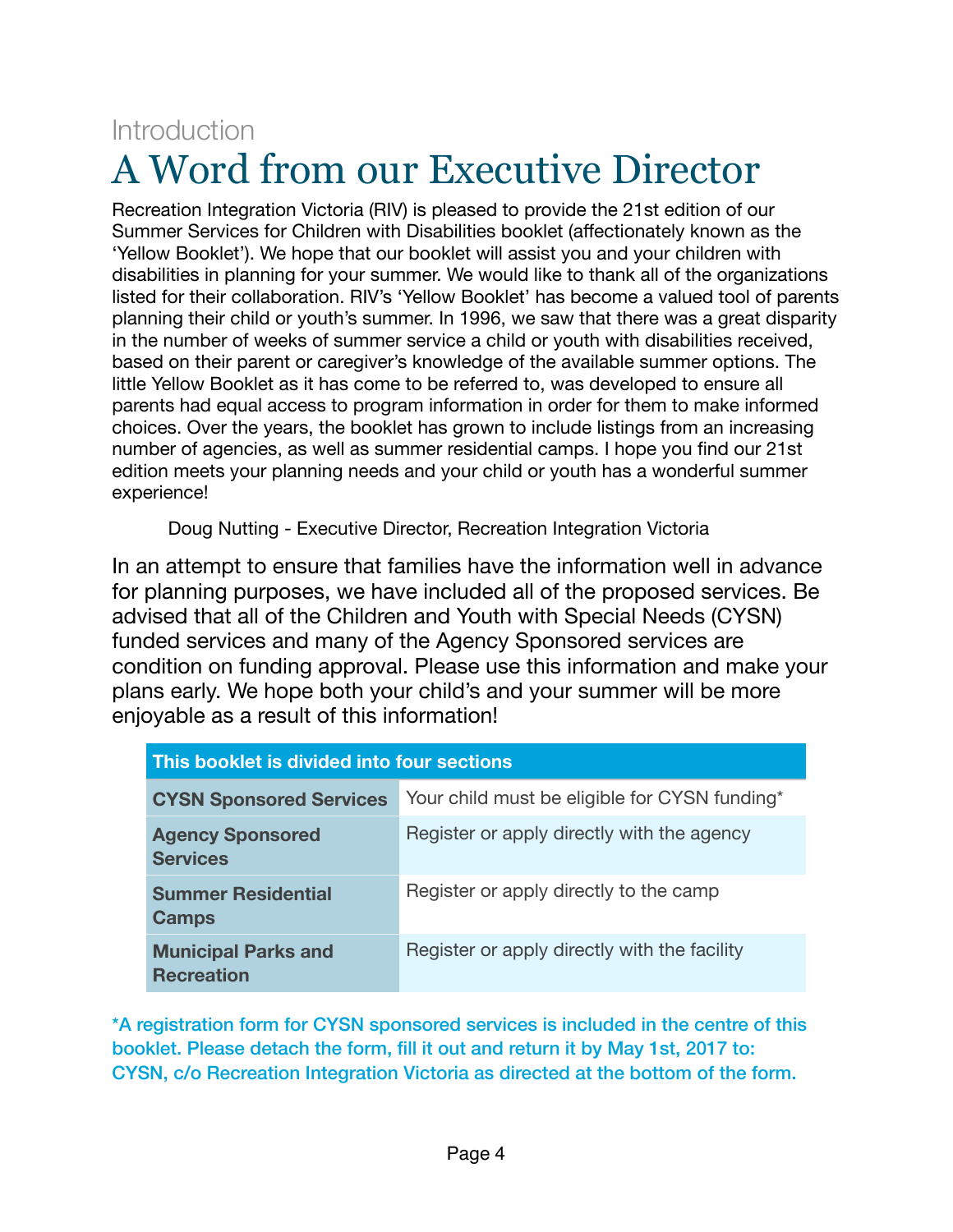# **Introduction**

# <span id="page-4-0"></span>A Note from a Parent

This little yellow book really is user friendly! Consider the colour for starters…yellow to symbolize a happy camp experience for children and their families.

### How to Use the Children and Youth with Special Needs Form

Some programs contained in this book are funded by the Ministry of Children and Family Development's (MCFD) Children and Youth with Special Needs (CYSN). For these programs only - you will see a "Funded by Children and Youth with Special Needs" indicated on the bottom of the form - If your child meets the CYSN eligibility criteria, simply fill in your information on the registration form enclosed in the centre of the book, then drop off, mail or e-mail to:

#### **CYSN**

c/o Recreation Integration Victoria

4135 Lambrick Way, Victoria B.C.

V8N 5R3

Fax: 250-477-6046

#### Email: [information@rivonline.org](mailto:information@rivonline.org)

Keep in mind that paperwork needs to be done well in advance and sent in by the deadline date of:

May 5th, 2017 to avoid disappointment

Remember that there are opportunities for your child to attend camp with a one-on-one support worker through a variety of organizations. Service groups and foundations also assist with funding for some individualized supports. Make your selections, complete the necessary information on the application form for CYSN funded programs or contact the agency funded programs directly and, voila, you're on your way to ensuring a funfilled summer experience for your child! Good Luck!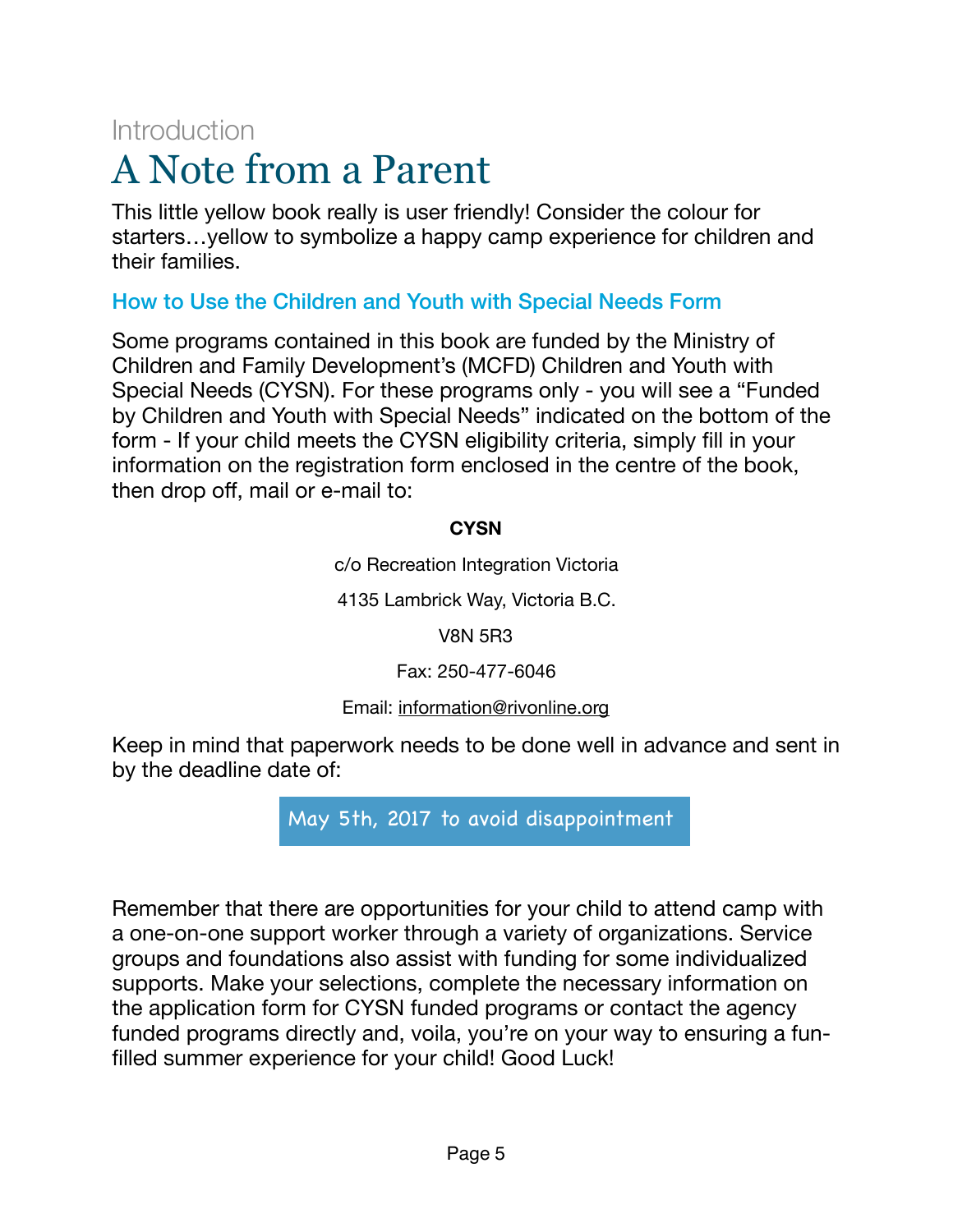# <span id="page-5-0"></span>Introduction **Camperships**

## Community Living Victoria (CLV) Camperships

Sometimes a youth may need someone with whom they are familiar, confident and comfortable with to attend camp with them to provide support. An honorarium may be available to provide this support.

The funding is made available through the generous support of the McAdamS Foundation. Camperships are limited and available only when funding is obtained from our donors.

To discuss, please contact the following:

Lori Frank or Lara Foster CLV Family Support Lori's Phone: 250-477-7231 ext 236 Lara's Phone: 250-477-3830 ext 225 Email: [lfrank@clvic.ca](mailto:lfrank@clvic.ca)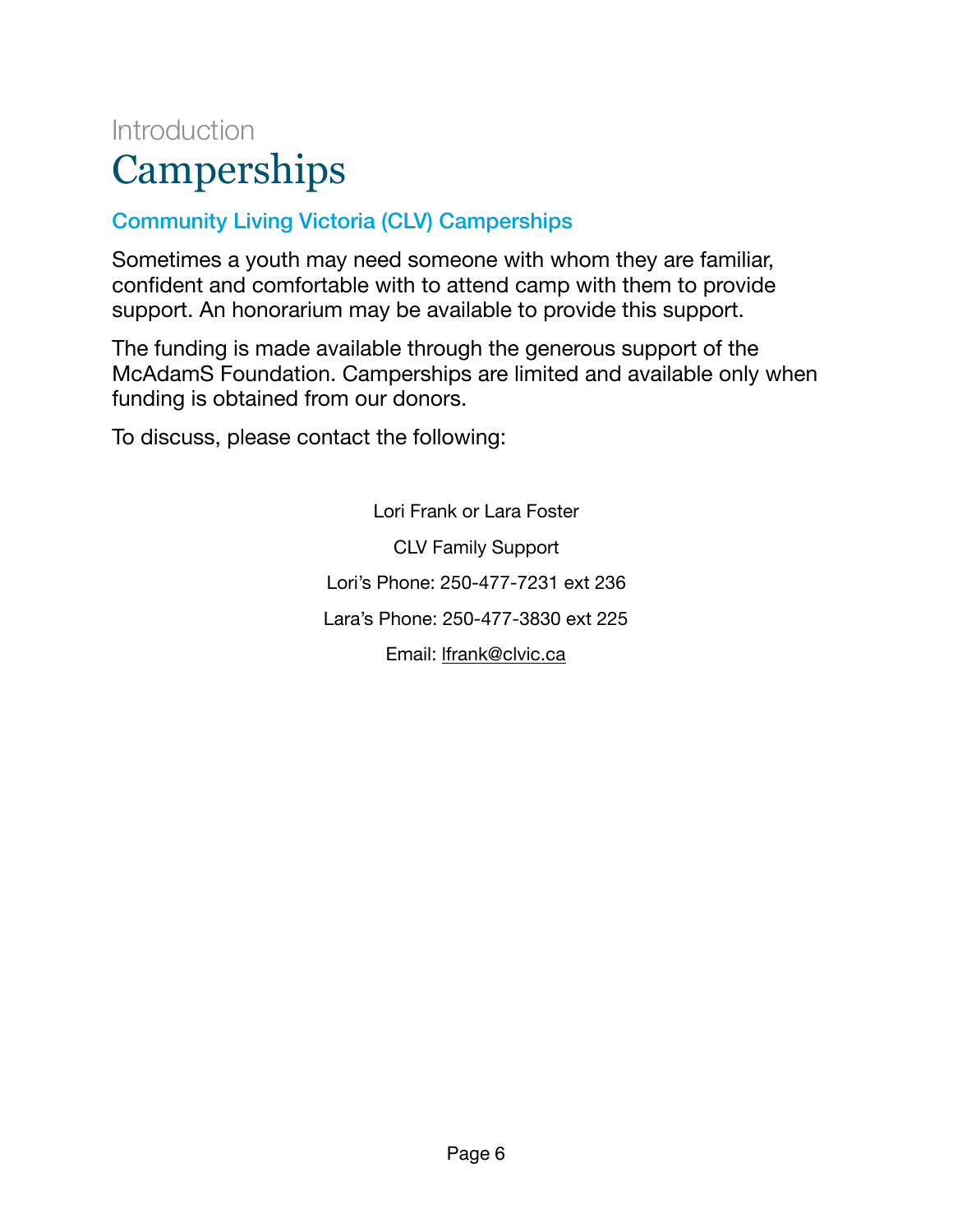# <span id="page-6-0"></span>**Introduction** Outdoor Equipment Loan Program

## Recreation Integration Victoria

Do you love physical activity and recreation? Are you interested in living an active lifestyle or trying something new? Or do you simply need adaptive equipment to continue doing the things you love? RIV has a variety of adapted outdoor recreation pieces for loan, from all-terrain wheelchairs and beach chair, to handcycles, TrailRiders, and more.

Our equipment is available to anyone in the community, from individuals, parents, caregivers, educational assistants, recreational and physical therapists, etc. People using this service pay a nominal maintenance fee, a damage deposit, and complete an agreement form.

All pieces and specifications can be viewed on the website: [www.rivonline.org/services/equipment.](http://www.rivonline.org/services/equipment)

Maintenance fee: \$15/week + \$100 damage deposit.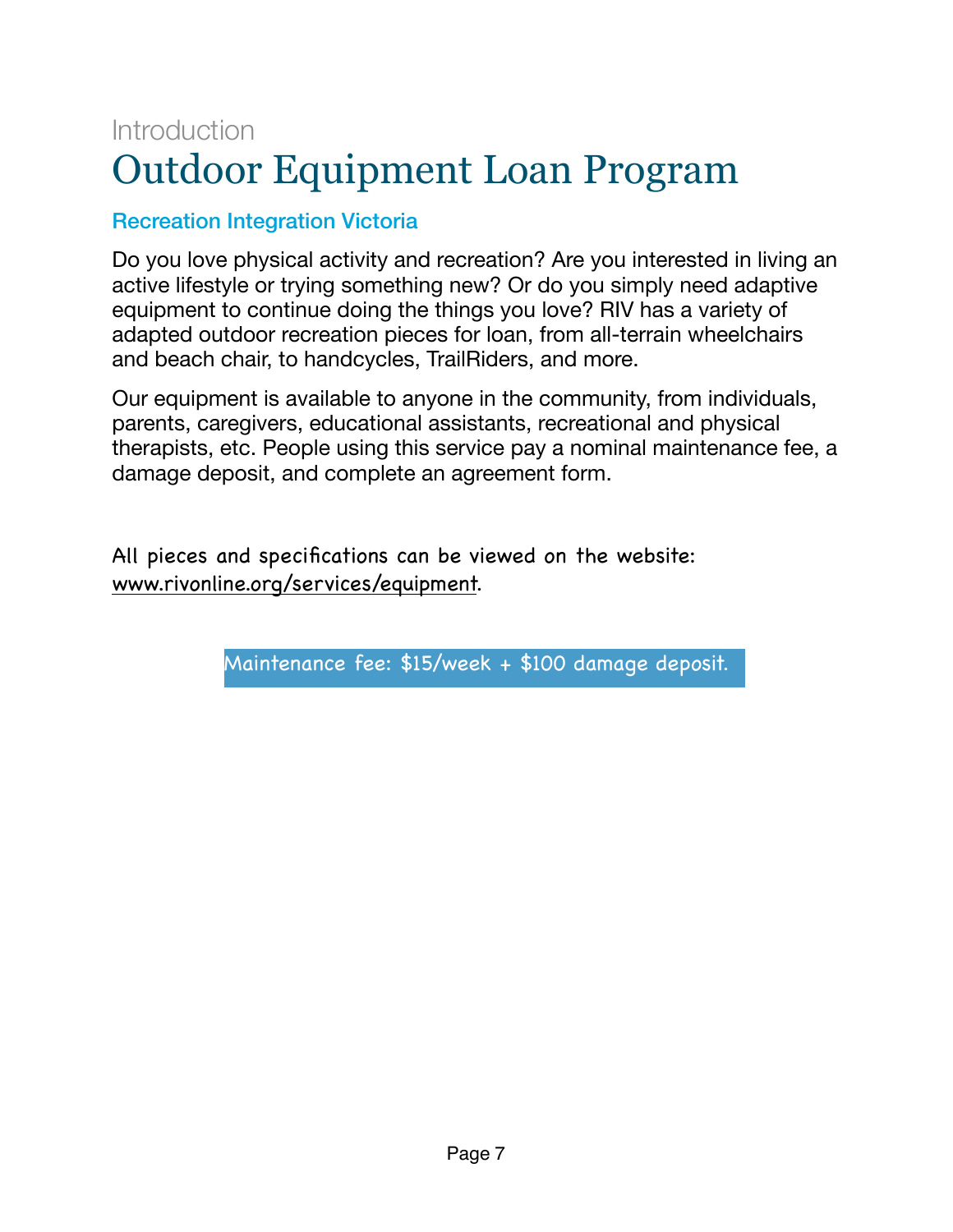# Introduction

# <span id="page-7-0"></span>Camping Fees for Persons with **Disabilities**

BC Parks - Camping for Free "What are the Criteria"

#### (Taken from <http://www.env.gov.bc.ca/bcparks/fees/disability.html>)

The purpose of this program is to provide support for persons with disabilities who are also receiving income assistance from the authorities identified.

If you meet any ONE of the following criteria, your [camping party](http://www.env.gov.bc.ca/bcparks/fees/index.html#party) can camp for free. There is also no charge for a second non-recreational vehicle. Please note: This discount does not apply to group camping, group picnicking, electrical hookups, cabins, yurts, backcountry and marine fees or reservation charges.

1.You are designated a "Person with Disabilities" (PWD) and receiving PWD benefits under the [British Columbia provincial government Employment and Assistance Program](http://www.eia.gov.bc.ca/PUBLICAT/bcea/pwd.htm) (administered by the BC Ministry of Social Development and Social Innovation). Note: Recipients of CPP disability are eligible for free camping if they are also designated under the PWD program and receive additional disability benefits from the Ministry of Social Development and Social Innovation.

Procedures:

- A. Obtain, from your caseworker, a current calendar year Release of Information form issued by the BC Ministry of Social Development and Social Innovation.
- B. Upon arrival at the campground, show the campground operator the ORIGINAL approved form AND a second piece of identification.
- C. This Release of Information form [\(click here to view a sample page](http://www.hsd.gov.bc.ca/forms/pdf/HR0095.pdf?v=1485381694385)  in pdf format) can be obtained by contacting your local Employment and Assistance Centre.

OR

2. You have a child registered through the "At Home Program" (administered by the British Columbia provincial government Ministry of Children and Family Development).

#### Procedures:

- A. Obtain a Letter of Eligibility from your caseworker, stating your child is eligible for the "At Home Program" issued by the [BC Ministry of Children and Family Development.](http://www.mcf.gov.bc.ca/at_home/)
- B. Upon arrival at the campground, show the campground operator the ORIGINAL approved Letter of Eligibility AND a second piece of identification (either the child's ID, if possible, or the parent/legal guardian's ID).
- C. A letter of eligibility (click to view two different types of eligibility letters either one is acceptable - in pdf format: letter  $1$  and letter  $2$ ) can be obtained by contacting the Ministry of Children and Family Development.

OR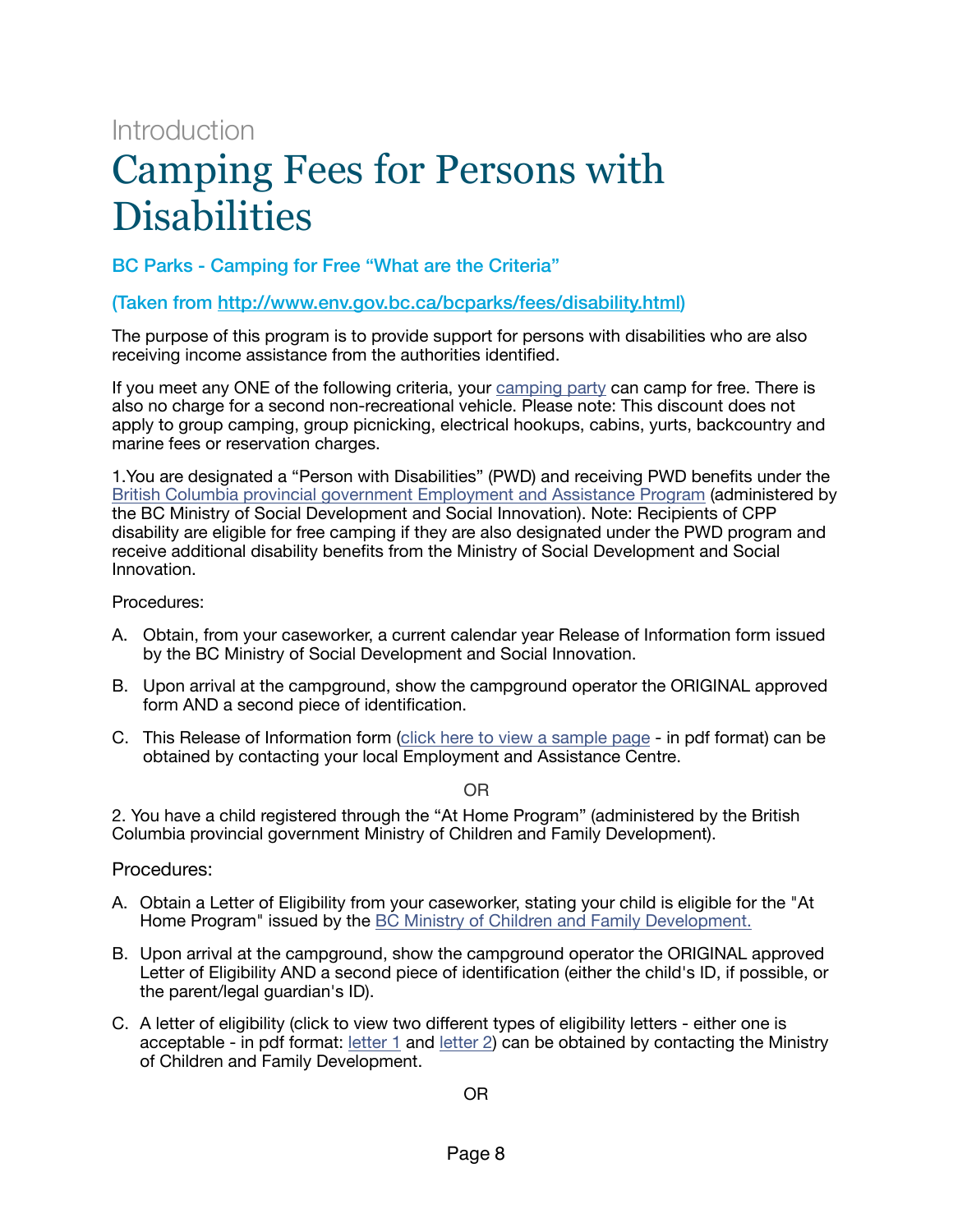3. You are a person living on-reserve and receiving Income Assistance for Persons with Disabilities under the Aboriginal Affairs and Northern Development Canada (AANDC) Income Assistance Program.

Procedures:

- A. Contact your Band Social Development Worker for a fully completed, original, current calendar year Release of Personal Information for Persons with Disabilities form issued by a First Nation Administering Authority on behalf of AANDC.
- B. Upon arrival at the campground, show the campground operator the ORIGINAL Release of Personal Information Form AND a second piece of identification.
- C. [Click here](http://www.env.gov.bc.ca/bcparks/fees/aandc-release-of-information.pdf?v=1485381694385) to view a sample of this Release of Personal Information for Persons with Disabilities form.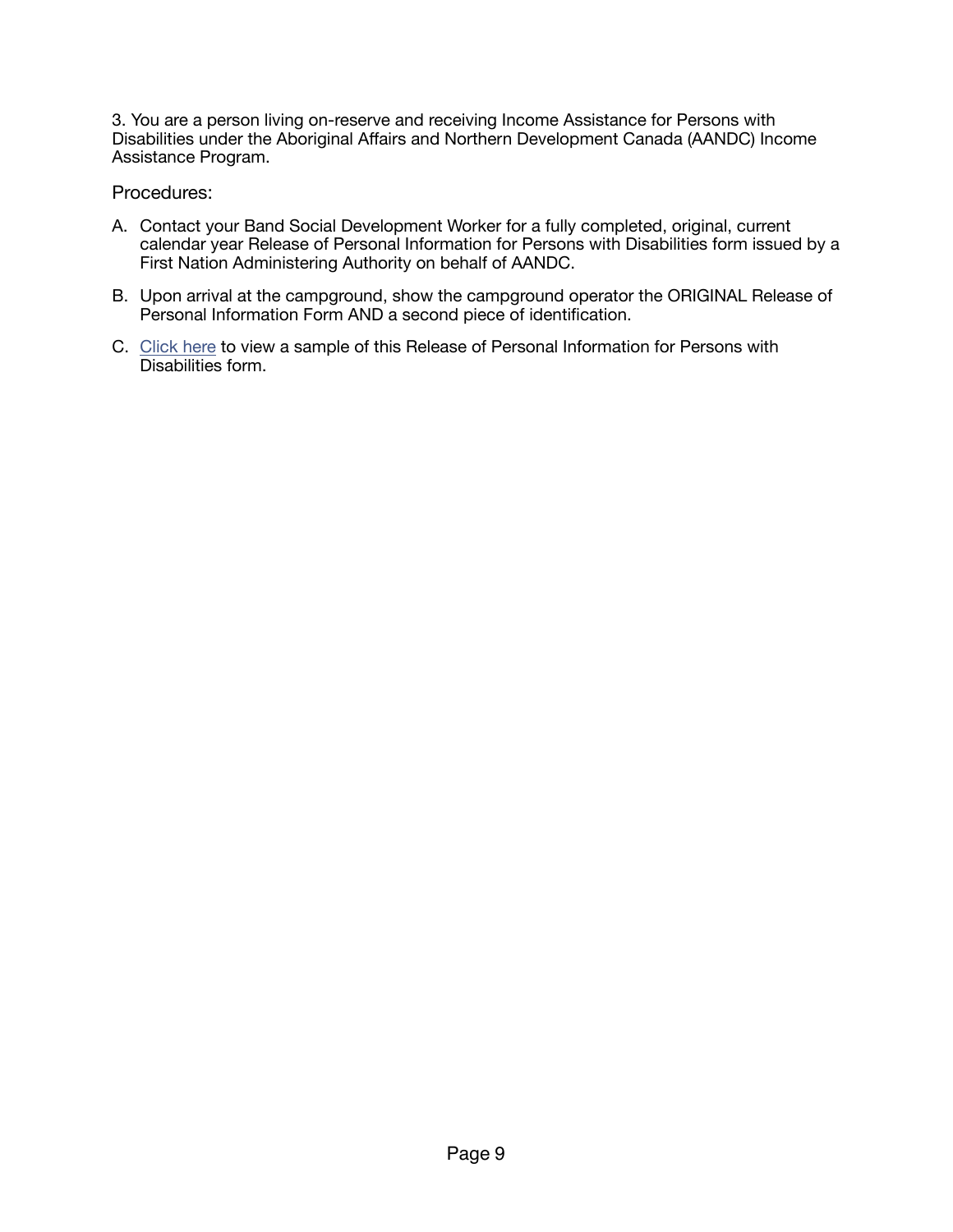# <span id="page-9-0"></span>CYSN Sponsored Services

Services sponsored through Child and Youth with Special Needs "CYSN" Ministry of Children and Family Development.

## If your child is CYSN eligible

And you would like them to attend a CYSN sponsored program (see list below), please submit a completed registration form, found in the centre of this booklet, no later than

May 5th, 2017

| <b>CYSN Sponsored Services</b>                           |                                    |  |
|----------------------------------------------------------|------------------------------------|--|
| <b>Phoenix Human Services</b>                            | Summer Fun Day                     |  |
| <b>Recreation Integration Victoria</b>                   | <b>Residential Camp Assistance</b> |  |
| <b>Sooke Options for Community</b><br><b>Association</b> | Summer Journeys Day Camp           |  |

Please note that CYSN sponsored programs do not accept direct referrals.

To enquire about CYSN eligibility, please contact the CYSN duty social worker at 250-953-3711.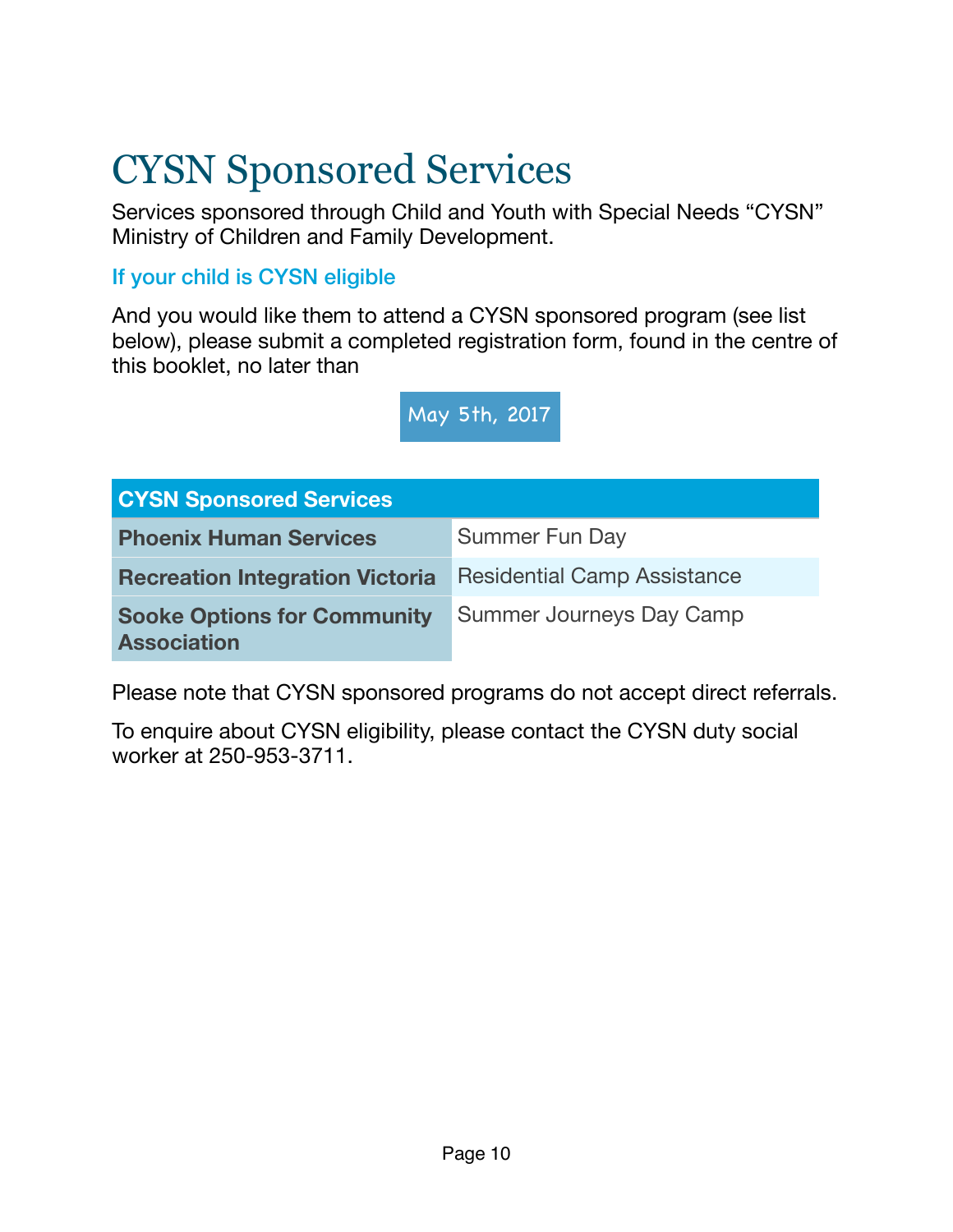# CYSN Sponsored Program

# <span id="page-10-0"></span>Phoenix Human Services Association Summer Fun Camp

[www.phoenixhumanservices.org](http://www.phoenixhumanservices.org)

1095 Mackenzie, Victoria BC, V8P 2L5 Office: 250-383-4821

Email: jlambert@phoenixhumanservices.org Fx: 250-386-7142

## Summer Fun Camp

Operates for 7 weeks during the months of July and August, Monday to Friday, from 9:00am to 3:00pm with the exception of civic and statutory holidays. Our camp focuses on providing opportunities for children and youth with developmental disabilities to practice social and communication skills while having fun in the community. Campers are supported by four Children and Youth Support Workers (CYSW) and the number of campers is limited to a maximum of eight per week. Camp staff make every effort to accommodate children and youth with unique challenges such as adjusting the length of the day or week dependent upon need and/or allowing space for a camper to attend with a one-to-one worker if needed. Families who request services are initially offered 1 week of camp in order for the program to accommodate the greatest number of families. Requests for additional weeks will be accommodated as program space and scheduling permits.

#### **SUITABLE FOR:**

Participants must be independent with mobility. Please note that camp staff are unable to complete lifts and transfers. **COST**

\$55/week - *If your family is facing substantial financial barriers please contact the Program Coordinator to review* 

*potential reduction of registration fees.* 

**AGES SERVED** 6-18 years **LOCATION** Victoria

#### **FOR CYSN FUNDING ELIGIBILITY, CONTACT THE CYSN DUTY SOCIAL WORKER AT 250-953-3711**

 Register by May 5th 2017 using the application form in centre of booklet. Families will receive an information package upon confirmation of request.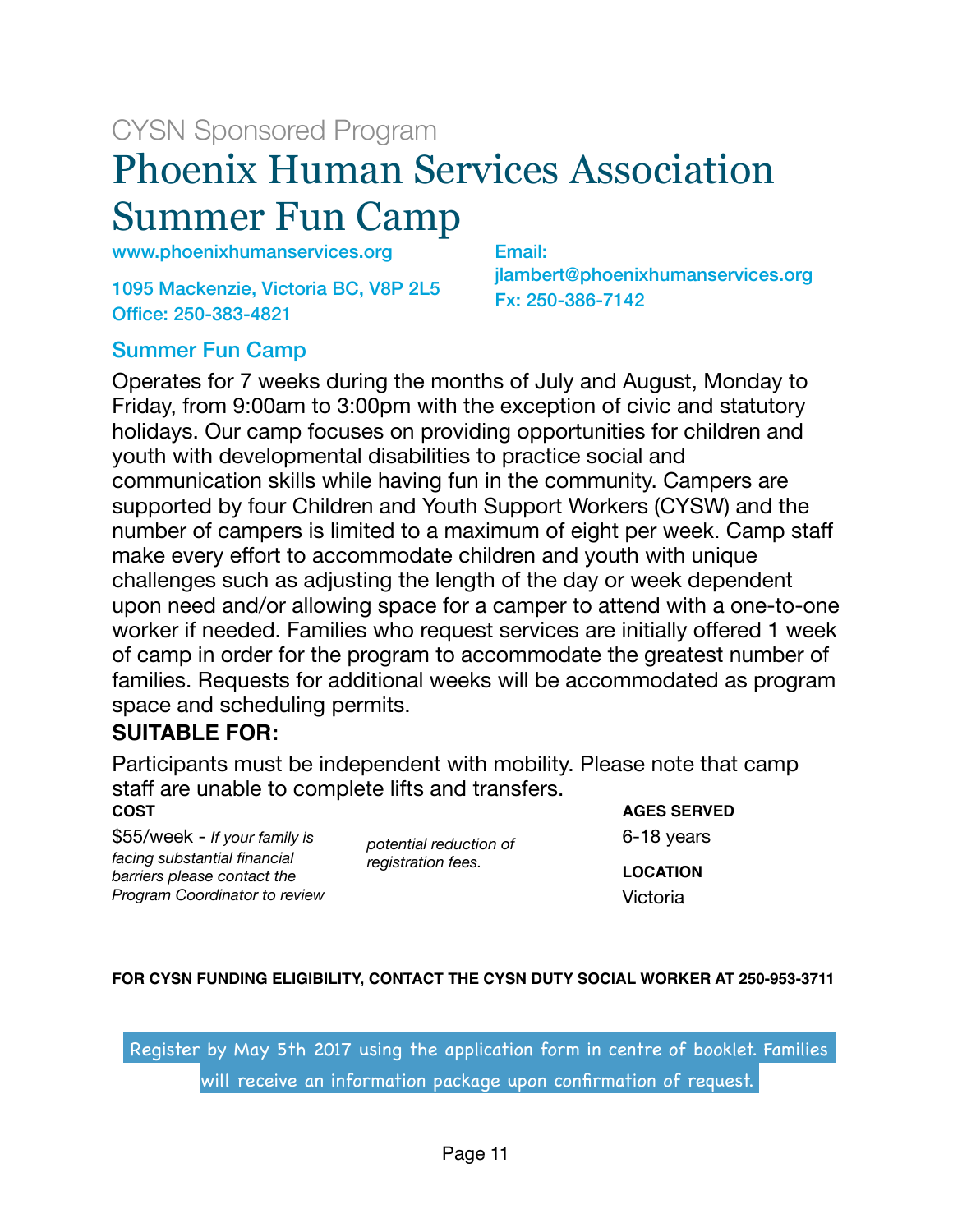# <span id="page-11-0"></span>CYSN Sponsored Program RIV's Summer Residential Camp Assistance

[www.rivonline.org](http://www.rivonline.org) 4135 Lambrick Way, Victoria BC, V8N 5R3

Office: 250-477-6314 Fax: 250-477-6046 Email: [summer@rivonline.org](mailto:summer@rivonline.org)

### Residential Camp Assistance (Overnight Camp)

Recognizing many children cannot attend a summer residential camp without one to one assistance, CYSN, Recreation Integration Victoria, Community Options for Children and Families and Community Living Victoria have partnered to provide assistants to children and youth who have this need.

Limited space, service provided on a first-come, first-served basis.

#### **SUITABLE FOR:**

Children and youth with developmental and/or physical disabilities attending a residential camp that requires them to have an assistant as a condition of their attendance to the camp.

**COST** Parents pay camp registration fees. Assistant is provided free of charge.

**AGES SERVED** Vary depending on the

camp

**LOCATION**

Various camps on lower Vancouver Island

**FOR CYSN FUNDING ELIGIBILITY, CONTACT THE CYSN DUTY SOCIAL WORKER AT 250-953-3711**

Register by May 5th 2017 using the application form in centre of booklet.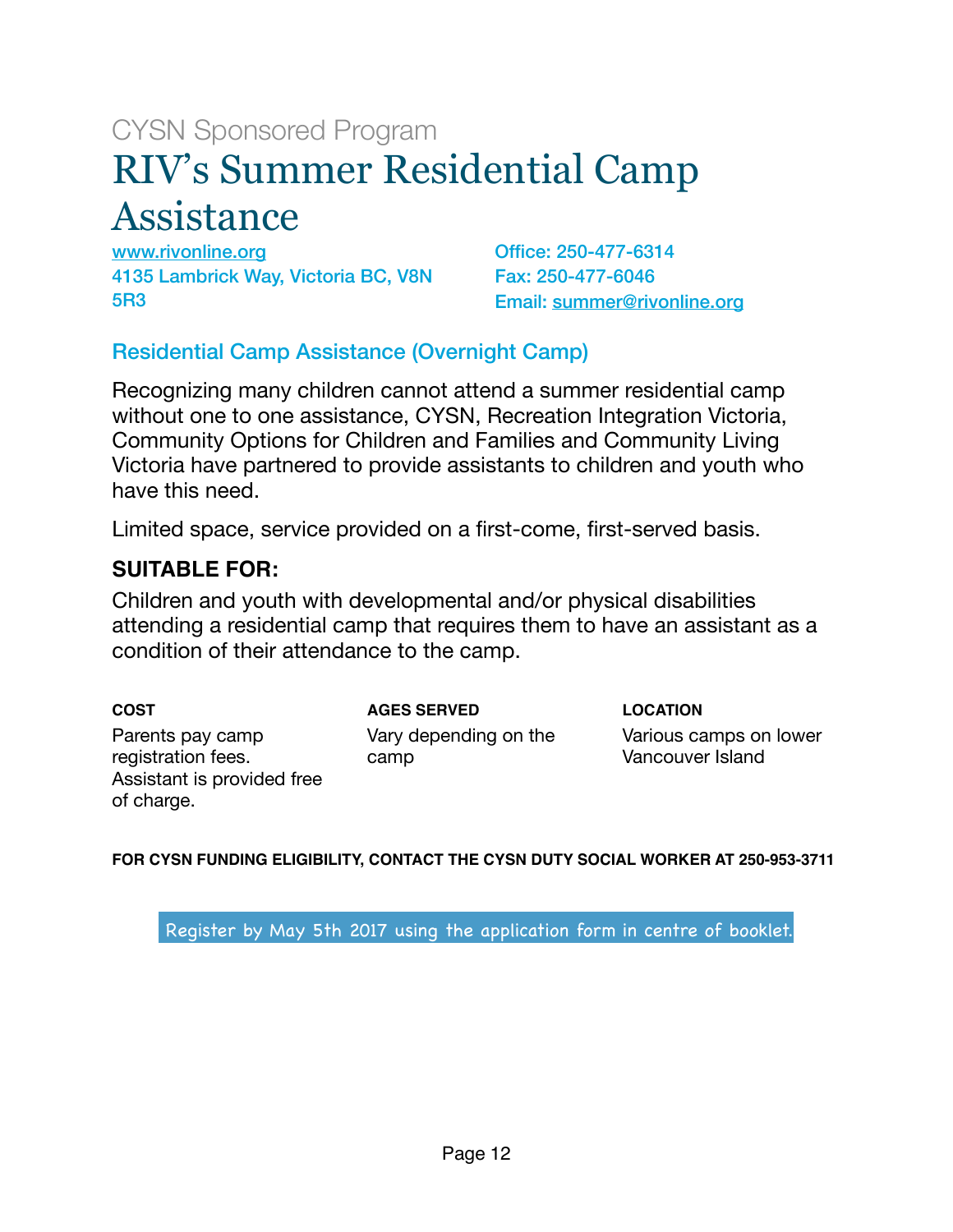# CYSN Sponsored Program

# <span id="page-12-0"></span>Sooke Options for Community Living Assoc. Summer Journeys Day Camp

[www.socla.ca](http://www.socla.ca)  6816 Westcoast Road, Sooke BC, V9Z 0V2

Office: 250-415-7945 Fax: 778- 352-2288 Email: [executivedirector@socla.ca](mailto:executivedirector@socla.ca)

#### Summer Journeys Day Camp

SOCLA has operated this fun-filled summer day camp for many years now, and every year it just gets better! Plans for this year include exploring local beaches and parks, playing mini golf, kayaking in the Basin, working at arts and crafts, and much more. Our activities will take place in and around Sooke, with occasional special outings to places in Victoria such as the Imax, the Bug Zoo, and bowling. Everyone will need sun hats, sunscreen, bathing suits, towels, as well as snacks and lunches every day.

All activities are planned to provide enjoyment, skill development and appropriate social involvement. Activities are carried out in an age appropriate manner, and are flexible to allow for the different abilities of the participants in a way that ensures success. **Program runs July 3rd to August 18th.** 

#### **SUITABLE FOR:**

Children and youth with developmental disabilities. Children who require 1:1 support may attend if prior arrangement is made for one of SOCLA'S staff to provide 1:1 supervision via other funding source (private, autism or respite funding, etc.). Camps are not wheelchair accessible.

**COST** \$60/week **AGES SERVED** Age 6-18, divided into two groups

**LOCATION** 6580 Sooke Road

#### **FOR CYSN FUNDING ELIGIBILITY, CONTACT THE CYSN DUTY SOCIAL WORKER AT 250-953-3711**

Register by May 5th 2017 using the application form in centre of booklet. Families will be sent a package on confirmation of registration.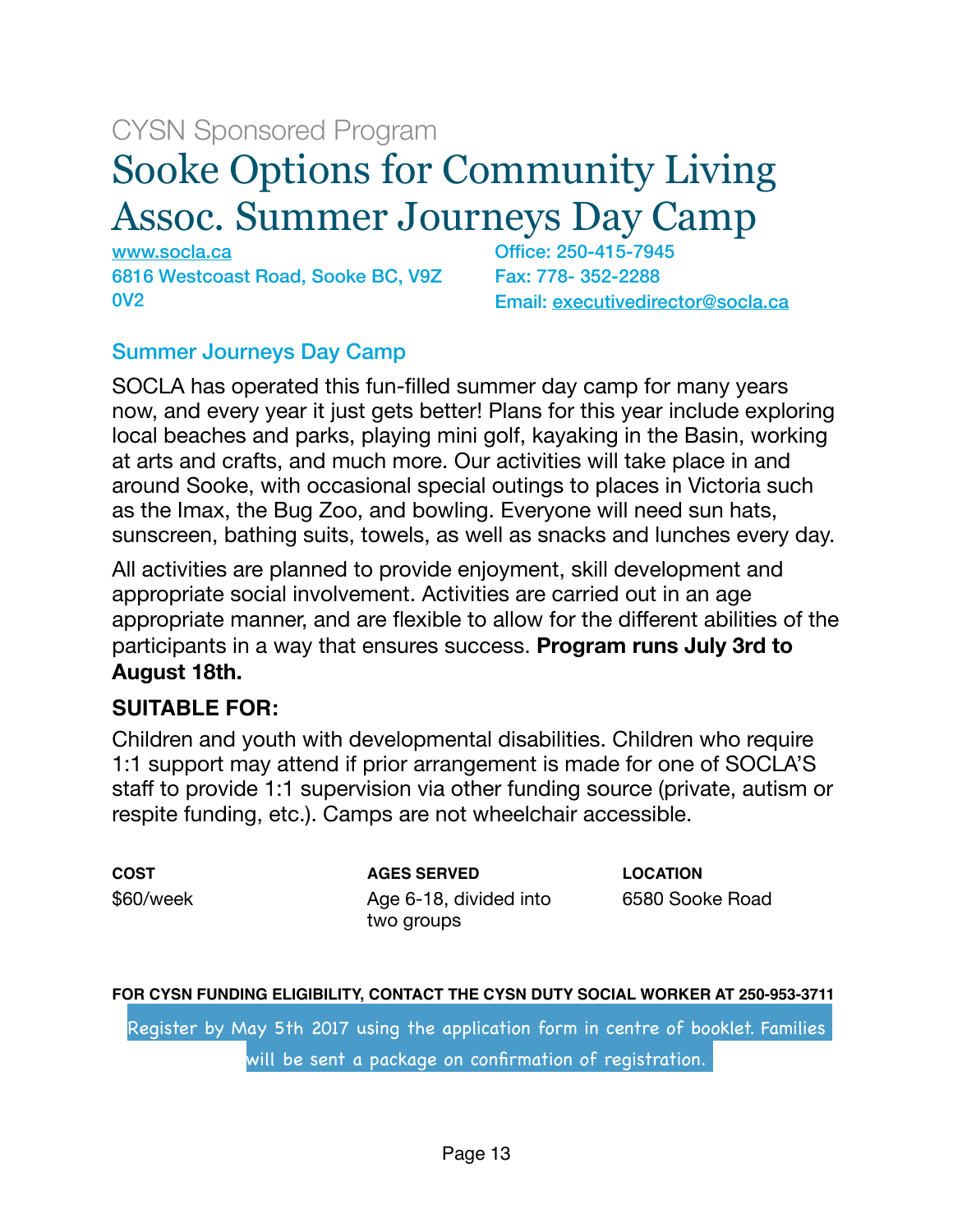# <span id="page-13-0"></span>Agency Sponsored Services

If you are interested in having your child attend one of the Agency Sponsored Services listed below, please contact the Agency Directly.

Prior to calling the Agency, you should know the weeks you would like to have service and the program you would like your child to attend.

| <b>Agency Sponsored Services</b>                                           |                                                                                    |  |
|----------------------------------------------------------------------------|------------------------------------------------------------------------------------|--|
| <b>Disabled Sailing Association of BC,</b><br><b>Victoria Branch</b>       | <b>Disabled Sailing</b>                                                            |  |
| <b>Learning Disability Association of</b><br><b>South Vancouver Island</b> | The Learning Curve                                                                 |  |
| <b>Power to Be</b>                                                         | <b>Adaptive Recreation</b><br>Program                                              |  |
| <b>Recreation Integration Victoria</b>                                     | <b>Summer Inclusion Service</b>                                                    |  |
| <b>Community Living Victoria</b>                                           | <b>Teen Community</b><br><b>Connections &amp; Autism</b><br><b>Service Program</b> |  |
| <b>Island Health/Queen Alexandra</b>                                       | <b>Summer Camp</b>                                                                 |  |
| <b>RISE Adventure &amp; Wellness Solutions</b>                             | Various                                                                            |  |
| <b>Victoria Conservatory of Music</b>                                      | <b>Music Therapy</b>                                                               |  |
| <b>Little Steps</b>                                                        | Summer Program                                                                     |  |
| <b>PISE</b>                                                                | <b>Summer Camps</b>                                                                |  |
| <b>Pivot Point Family Growth Centre</b>                                    | <b>Summer Camps</b>                                                                |  |

Please note that CYSN sponsored programs do not accept direct referrals.

To enquire about CYSN eligibility, please contact the CYSN duty social worker at 250-953-3711.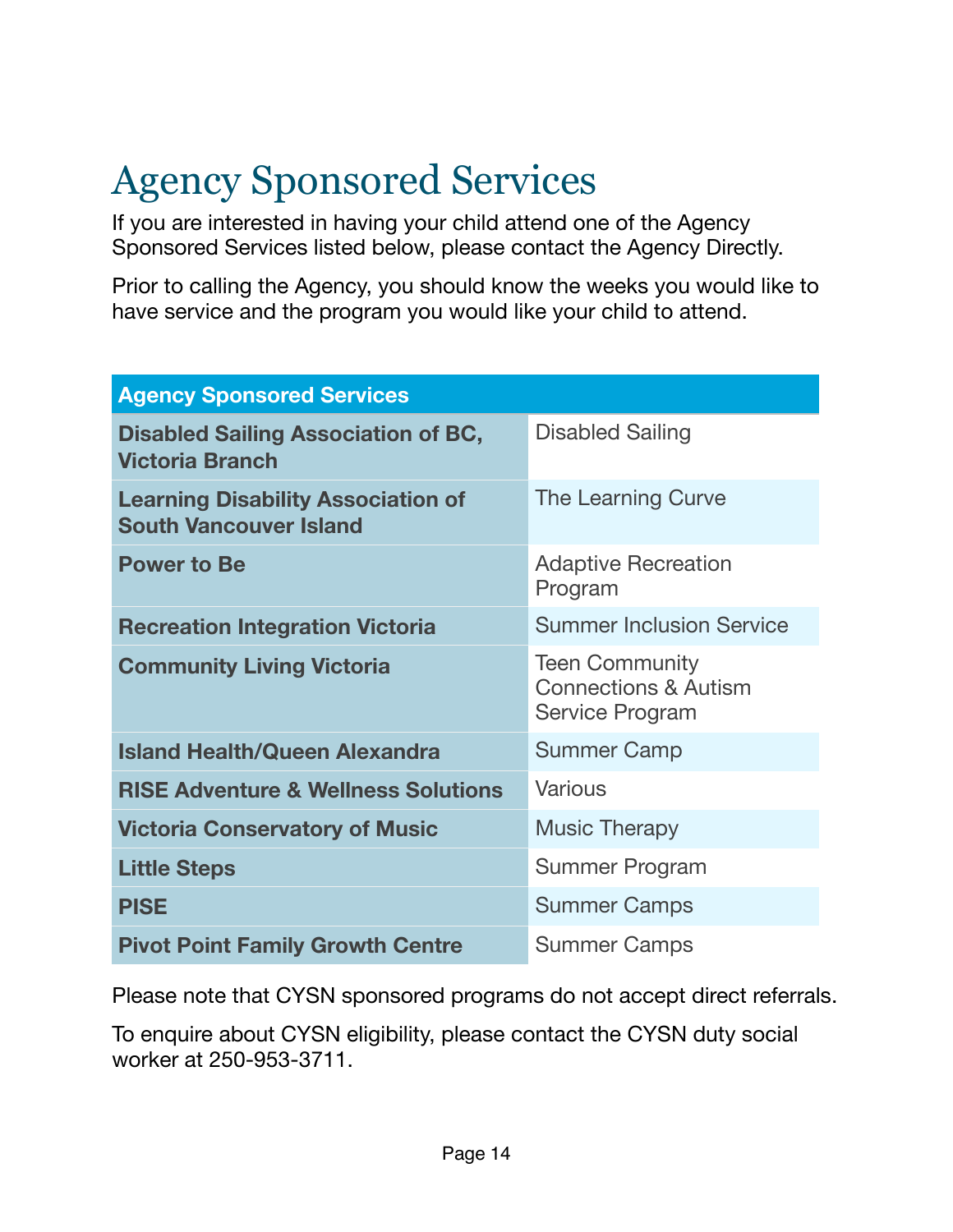# <span id="page-14-0"></span>Agency Sponsored Disabled Sailing Association of BC, Victoria Branch

[www.dsavictoria.org](http://www.dsavictoria.org) 1001 MapleBank, Victoria BC, V9A 4M2 Office: 250-477-6314 (off-season) Cell: 250-812-8467 (summer)

Fax: 250-477-6046 Email: [dsavictoria.summer@gmail.com](mailto:dsavictoria.summer@gmail.com)

## Sailing Instruction and Recreation Sailing

A sailing program dedicated to providing sailing opportunities for individuals with disabilities in the Greater Victoria Region. Our programs operates during the summer months. Sail Canada certified instructors, along with competent companion sailors provide Learn to Sail and Learn to Race lessons, recreational sailing opportunities, and group sails.

### **SUITABLE FOR:**

Children and adults with physical, developmental, or neuro-sensory disabilities.

#### **COST**

**AGES SERVED**

**LOCATION**

\$15 annual membership \$15/sail *\*additional pricing available on website\**

10 years and older depending on physical size

Canadian Forces Sailing Association, Esquimalt Harbour

Registration details and dates will become available following the Head Instructor's start date. Please consult the website, and follow the program's Facebook page (@dsavictoria) to be notified immediately.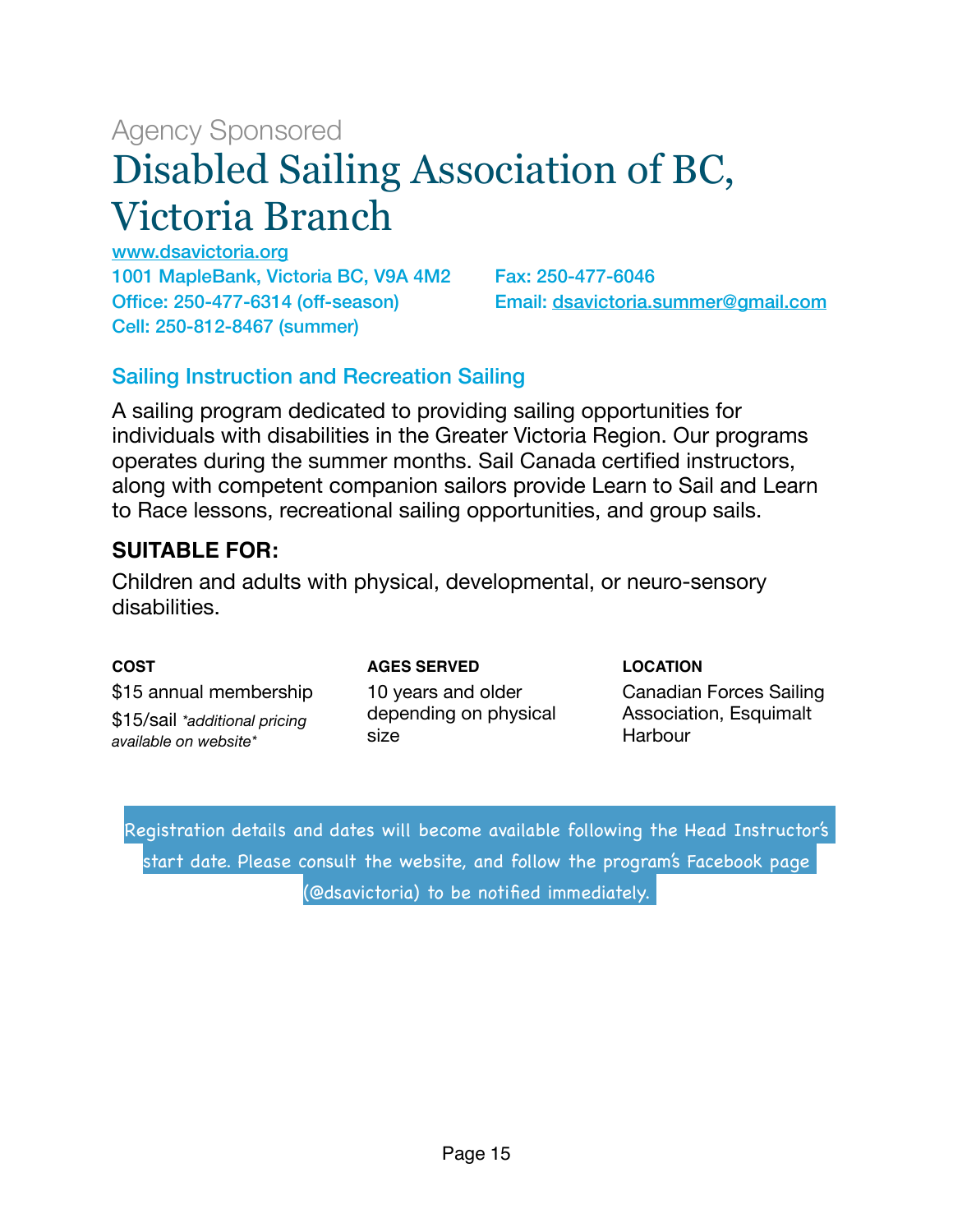# <span id="page-15-0"></span>Agency Sponsored LDABC The Learning Curve

[www.ldasvi.bc.ca](http://www.ldasvi.bc.ca)  5-774 Bay Street, Victoria, B.C. Office: 250-370-9513

Fax: 250-370-9421 Email: [info@ldasvi.bc.ca](mailto:info@ldasvi.bc.ca)

### The Learning Curve

Program participants work with trained tutors to identify and work on their specific areas of challenge and learn how to use their areas of strength. Learning these skills can help to increase success across many areas and reduce the stress level of the overall school experience. Programs include: Reading & Writing programs, Academic Skills Development program, Emotional Social Development program. Please see the website for more details regarding these summer programs.

#### **SUITABLE FOR:**

Students do not have to have a formal assessment. Parents will be contacted regarding program suitability.

**COST** \$35/session *\*financial assistance may be available.* 

**AGES SERVED** 6-18 years

**LOCATION** 5-774 Bay Street

Registration is ongoing - Please call the LDABC or visit the website for details.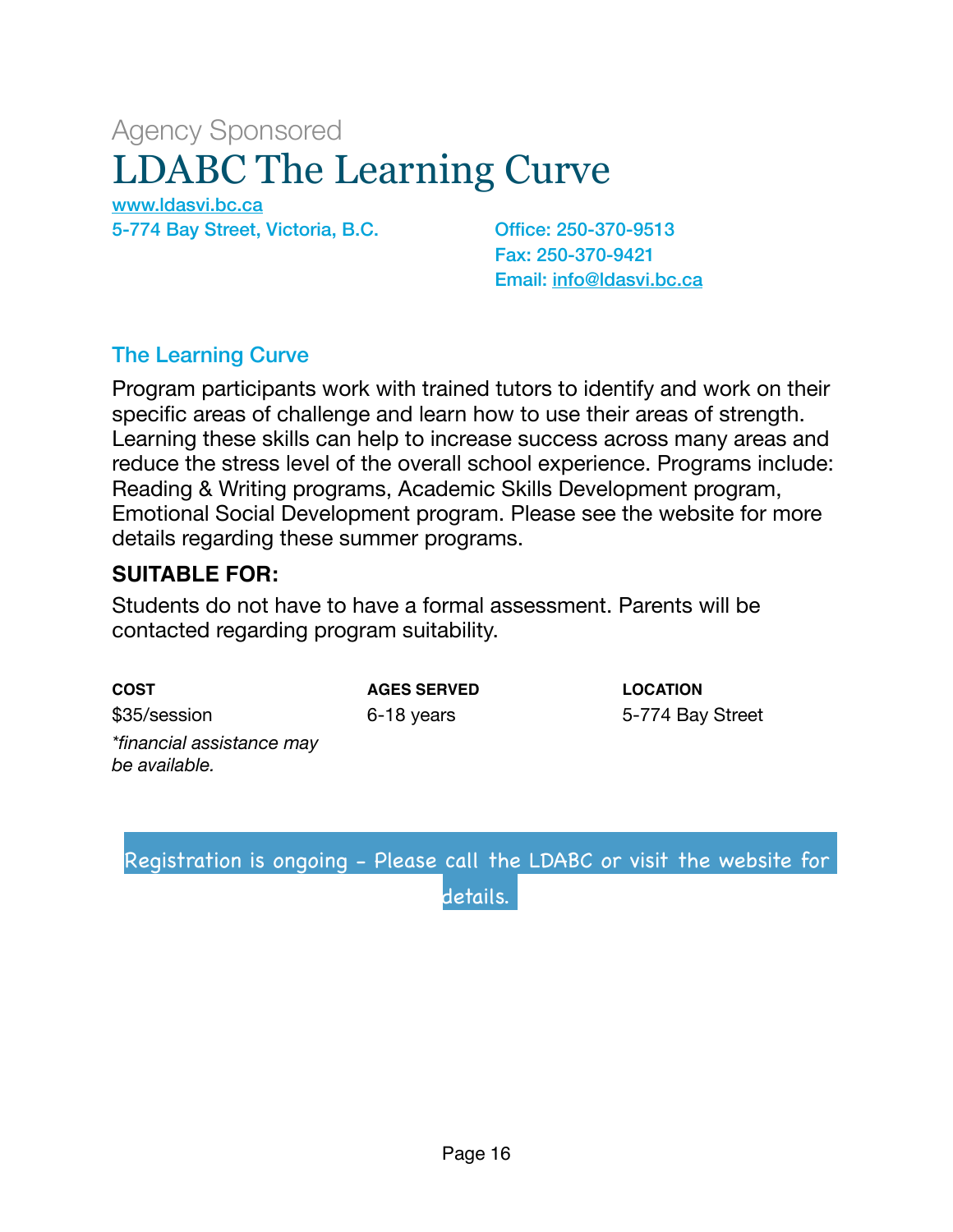# <span id="page-16-0"></span>Agency Sponsored Power to Be - Adventure Therapy Association

[www.powertobe.ca](http://www.powertobe.ca) 1017 Fort Street, Victoria BC, V8V 3K5 Contact: Carolyn Macdonald

Office: 250-385-2363 Fax: 250-385-2360 Email: [victoriaprograms@powertobe.ca](mailto:victoriaprograms@powertobe.ca)

#### Adaptive Recreation Program

Power To Be empowers people living with a barrier or disability to explore their limitless abilities through inclusive adventures rooted in nature. Based in Victoria and North Vancouver, B.C., we provide a variety of activities throughout Vancouver Island and the Lower Mainland. Programs range in duration from half-day adventures to overnight trips. This program is a positive response to a community need for inclusive, nature-based recreation activities for people living with a barrier or disability. We provide a variety of activities on Vancouver Island and Lower Mainland of British Columbia. Programs range from half-day, full day activities, and overnight opportunities.

Opportunities include Kayaking, Indoor Rock Climbing, Geocache, Camping, Survival Skills, Canoeing, Hiking, Beach Explorations, Team Building and Leadership, and other seasonal opportunities (i.e. Yoga, Paddle Board, Holiday related etc.)

Open Adventure Programs: Short-term or daily programs provided to individuals, local agencies and community groups.

Ferns Program: A nature-based program for youth on the Autism Spectrum or who have similar support needs and learning styles. Year round, once a season for 4-6 weeks, and a week long camp in the Summer.

#### **SUITABLE FOR:**

People living with physical, cognitive, health or neurological barriers. **COST** \$10/ Open Adventure \$100/ Half-Day **AGES SERVED** All Ages **LOCATION** Varies \$30/ Session for Ferns

Registration is ongoing year round.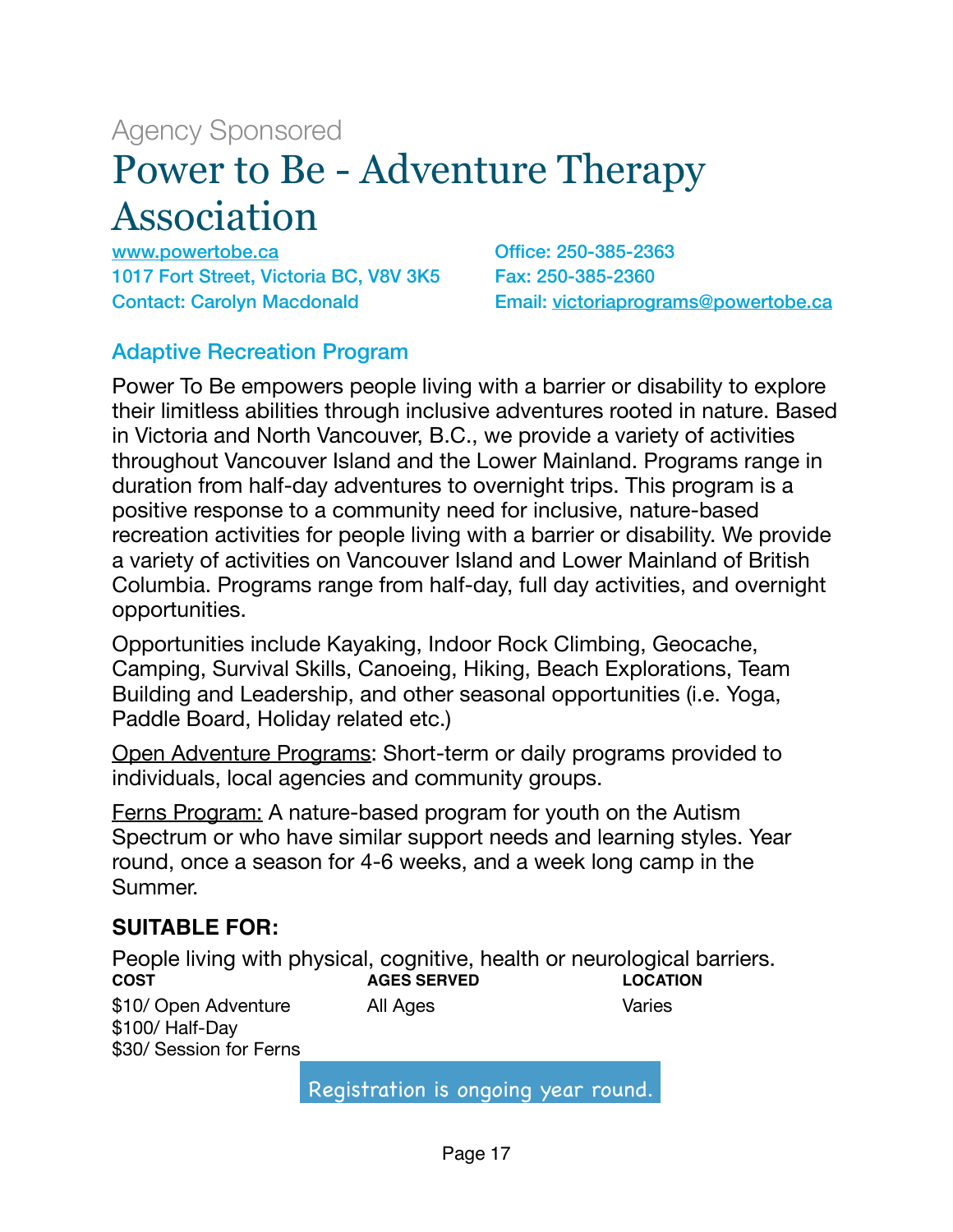# <span id="page-17-0"></span>CYSN Program Form

# *For Agency Sponsored Services Only*

## *An electronic version of this form is available at: [www.rivonline.org/](http://www.rivonline.org/forms) [forms](http://www.rivonline.org/forms).*

Please Complete and Return no later than May 5th, 2017 to:

# By Mail:

## **Children and Youth with Special Needs**

C/O Recreation Integration Victoria

4135 Lambrick Way

Victoria B.C., V8N 5R3



## **Recreation Integration Victoria**

Fax: 250-477-6046



# **Recreation Integration Victoria**

Email: [information@rivonline.org](mailto:information@rivonline.org)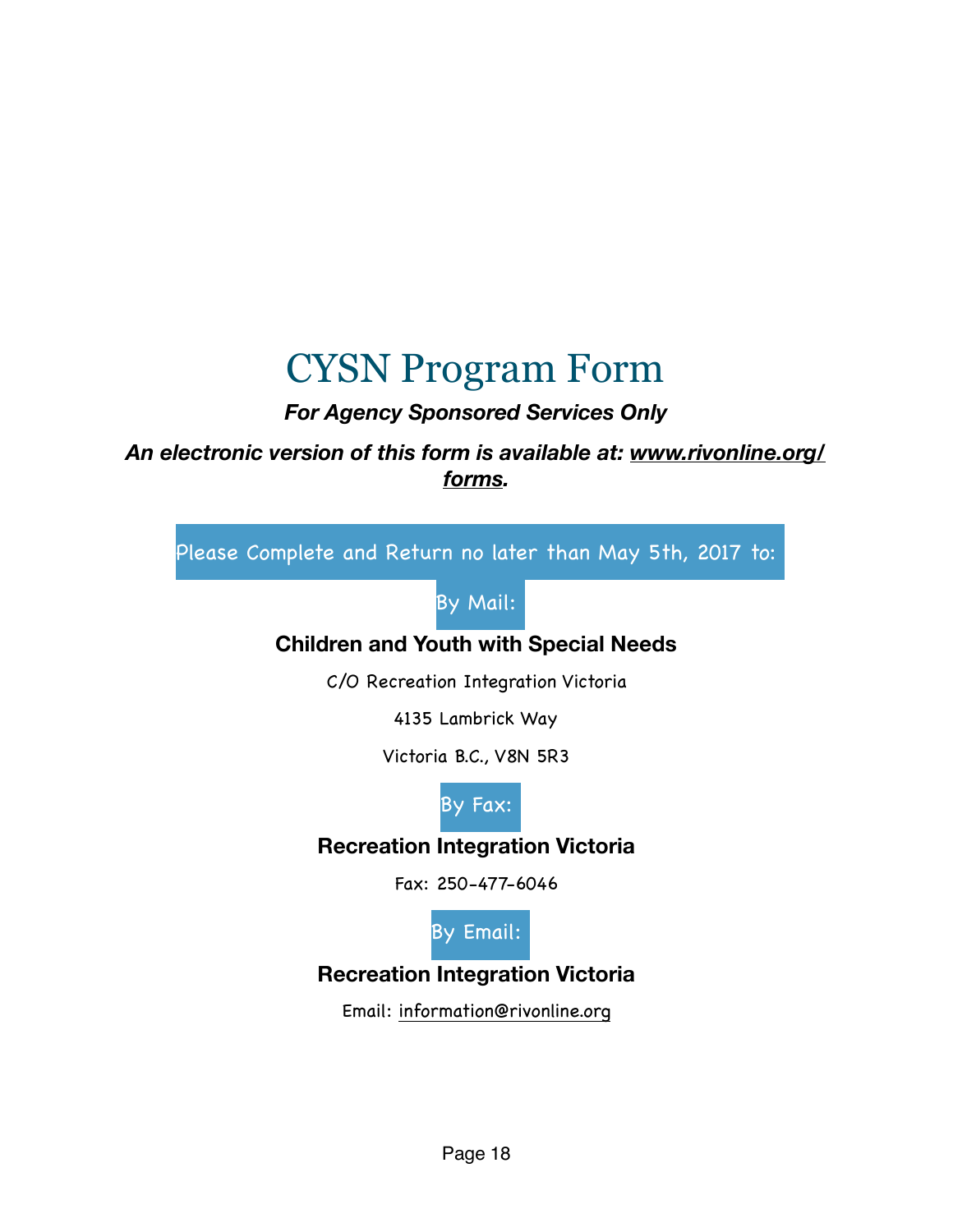# <span id="page-18-0"></span>Child and Youth with Special Needs - Sponsored Services Request Form

*For Agency Sponsored Services Only (this is not applicable for RIV's Summer Inclusion Service)* 

**Purpose:** To ensure one of the following camps you may choose is suitable for your child. Also, to ensure equitable access for families to Children and Youth with Special Needs (CYSN) funded summer services.

| CYSN Eligible (Y/N): _________ CYSN Social Worker: _____________________________                             |  |  |
|--------------------------------------------------------------------------------------------------------------|--|--|
|                                                                                                              |  |  |
|                                                                                                              |  |  |
|                                                                                                              |  |  |
|                                                                                                              |  |  |
|                                                                                                              |  |  |
|                                                                                                              |  |  |
|                                                                                                              |  |  |
|                                                                                                              |  |  |
|                                                                                                              |  |  |
| <b>Support Needs</b>                                                                                         |  |  |
|                                                                                                              |  |  |
|                                                                                                              |  |  |
| Does your child take medication that needs to be administered during program hours                           |  |  |
| My child needs assistance with (please check all that apply):<br>$\Box$ Coping with Frustration (Acting out) |  |  |
| $\Box$ Identifying things Visually                                                                           |  |  |
|                                                                                                              |  |  |
| $\Box$ With Mobility                                                                                         |  |  |
|                                                                                                              |  |  |
|                                                                                                              |  |  |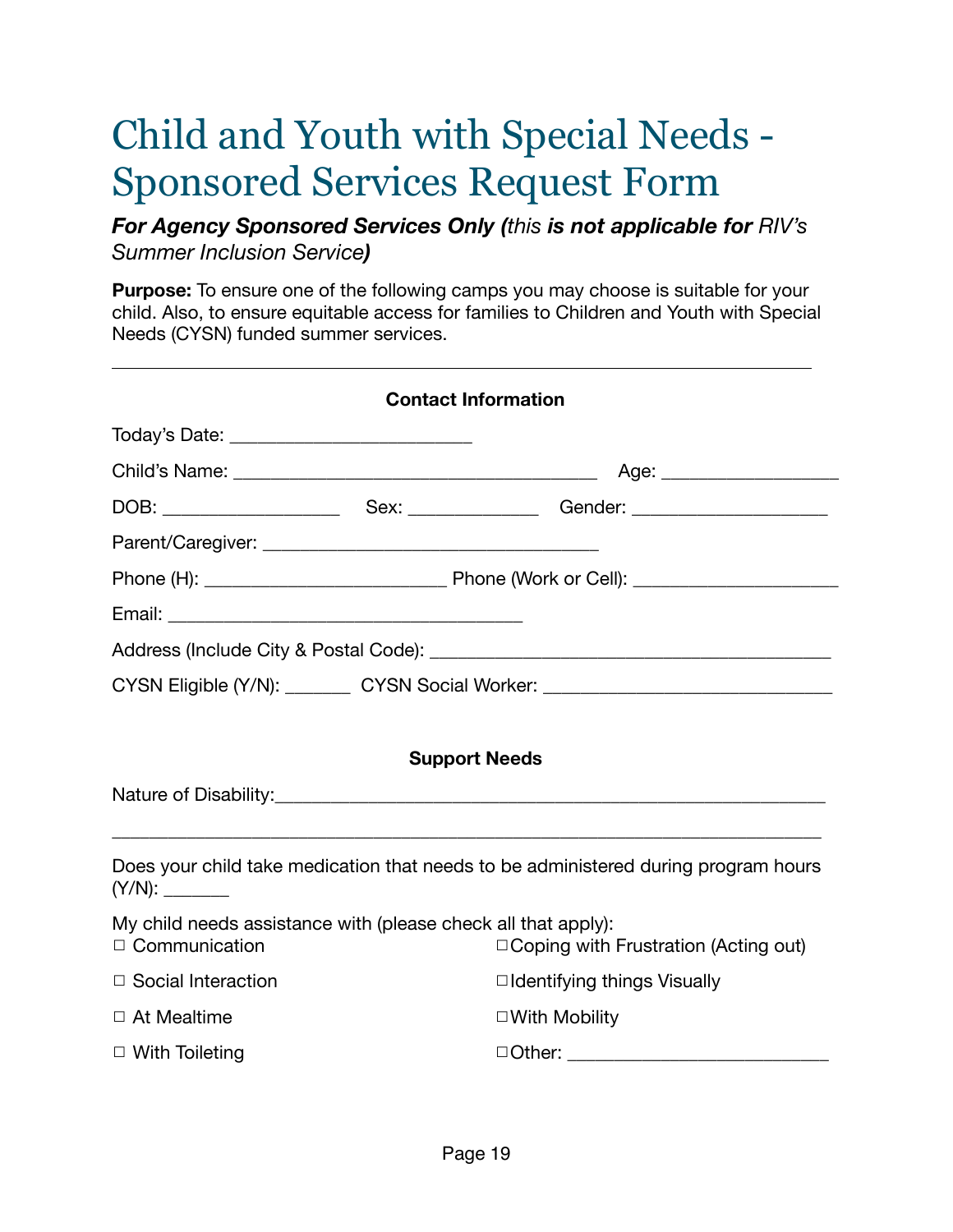List any mobility aids (i.e. wheelchair, crutches, etc.): \_\_\_\_\_\_\_\_\_\_\_\_\_\_\_\_\_\_\_\_\_\_

\_\_\_\_\_\_\_\_\_\_\_\_\_\_\_\_\_\_\_\_\_\_\_\_\_\_\_\_\_\_\_\_\_\_\_\_\_\_\_\_\_\_\_\_\_\_\_\_\_\_\_\_\_\_\_\_\_\_\_\_\_\_\_\_\_\_\_\_\_\_\_\_\_\_\_\_\_

\_\_\_\_\_\_\_\_\_\_\_\_\_\_\_\_\_\_\_\_\_\_\_\_\_\_\_\_\_\_\_\_\_\_\_\_\_\_\_\_\_\_\_\_\_\_\_\_\_\_\_\_\_\_\_\_\_\_\_\_\_\_\_\_\_\_\_\_\_\_\_\_\_\_\_\_\_\_

\_\_\_\_\_\_\_\_\_\_\_\_\_\_\_\_\_\_\_\_\_\_\_\_\_\_\_\_\_\_\_\_\_\_\_\_\_\_\_\_\_\_\_\_\_\_\_\_\_\_\_\_\_\_\_\_\_\_\_\_\_\_\_\_\_\_\_\_\_\_\_\_\_\_\_\_\_\_

\_\_\_\_\_\_\_\_\_\_\_\_\_\_\_\_\_\_\_\_\_\_\_\_\_\_\_\_\_\_\_\_\_\_\_\_\_\_\_\_\_\_\_\_\_\_\_\_\_\_\_\_\_\_\_\_\_\_\_\_\_\_\_\_\_\_\_\_\_\_\_\_\_\_\_\_\_\_

Additional Comments on how we can support your child's needs: \_\_\_\_\_\_\_\_\_\_\_\_\_\_\_\_\_\_

#### **Service Request**

**To do so, please rank your preference in order: 1 being first choice, 3 being third choice. If you are only applying for one service only, please leave other options blank.** 

**1 = First Choice 2 = Second Choice 3 = Third Choice** 

| <b>Desired Service*</b>                                        | <b>Anticipated Dates*</b> |
|----------------------------------------------------------------|---------------------------|
| <b>Phoenix Summer Fun</b>                                      |                           |
| Sooke Summer Journeys                                          |                           |
| <b>RIV's Summer Residential Camp</b><br>Assistance (Overnight) |                           |

*\*Mandatory information* 

Will you or have you applied to any other summer services (i.e. camps, daycare, etc.) (Y/N): \_\_\_\_\_\_\_\_\_

\_\_\_\_\_\_\_\_\_\_\_\_\_\_\_\_\_\_\_\_\_\_\_\_\_\_\_\_\_\_\_\_\_\_\_\_\_\_\_\_\_\_\_\_\_\_\_\_\_\_\_\_\_\_\_\_\_\_\_\_\_\_\_\_\_\_\_\_\_\_\_\_\_\_\_\_\_\_

\_\_\_\_\_\_\_\_\_\_\_\_\_\_\_\_\_\_\_\_\_\_\_\_\_\_\_\_\_\_\_\_\_\_\_\_\_\_\_\_\_\_\_\_\_\_\_\_\_\_\_\_\_\_\_\_\_\_\_\_\_\_\_\_\_\_\_\_\_\_\_\_\_\_\_\_\_\_

If yes, specify which ones and what dates: \_\_\_\_\_\_\_\_\_\_\_\_\_\_\_\_\_\_\_\_\_\_\_\_\_\_\_\_\_\_\_\_\_\_\_\_\_\_\_

Are there weeks when service is not required (ex: for a planned family vacation). Specify the dates: \_\_\_\_\_\_\_\_\_\_\_\_\_\_\_\_\_\_\_\_\_\_\_\_\_\_\_\_\_\_\_\_\_\_\_\_\_\_\_\_\_\_\_\_\_\_\_\_\_\_\_\_\_\_\_\_\_\_\_\_\_

Please Complete and Return to RIV no later than May 5th, 2017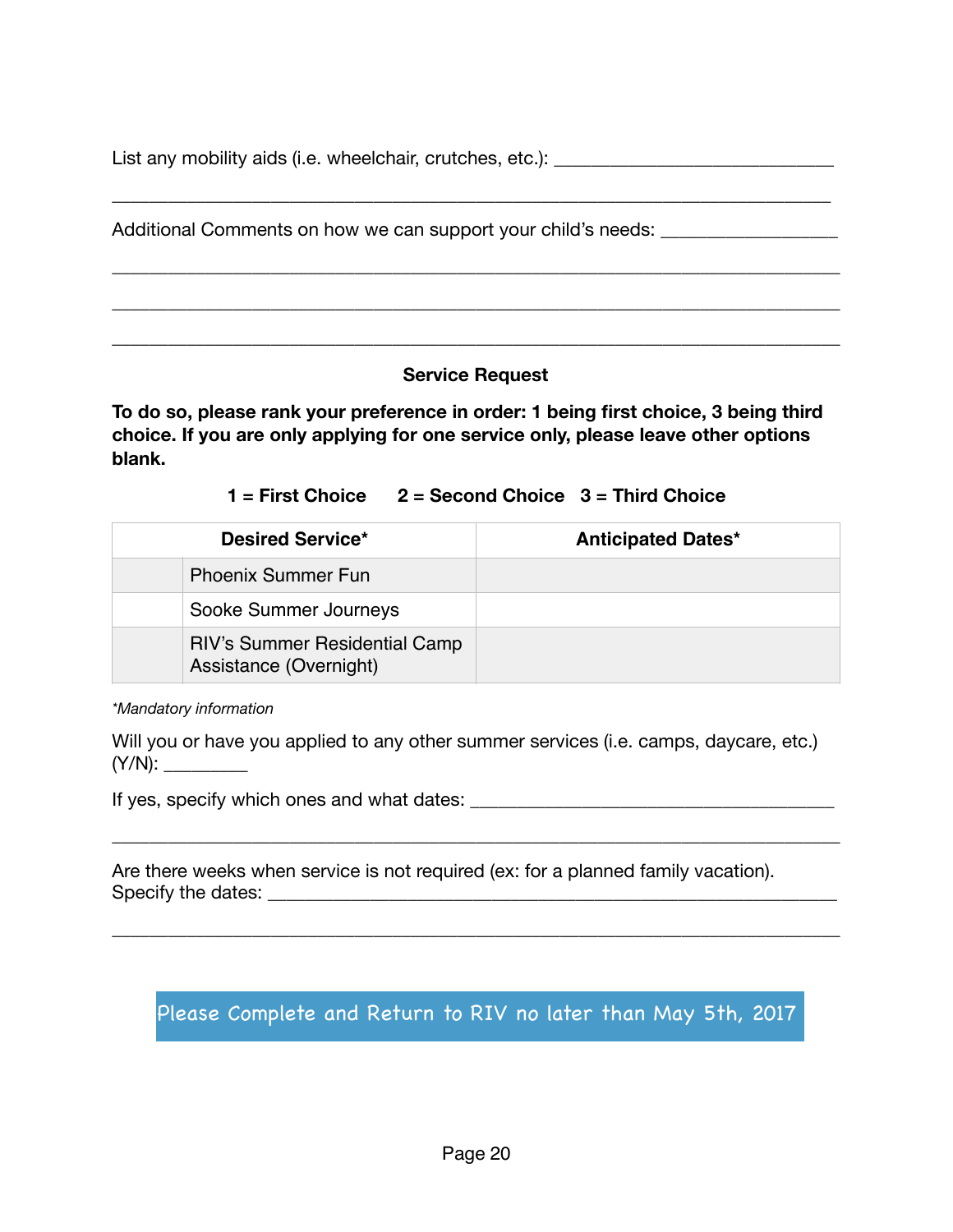# <span id="page-20-0"></span>CYSN Program Form

# *For Agency Sponsored Services Only*

### *An electronic version of this form is available at: [www.rivonline.org/](http://www.rivonline.org/forms) [forms](http://www.rivonline.org/forms).*

Please Complete and Return no later than May 5th, 2017 to:

By Mail:

## **Children and Youth with Special Needs**

C/O Recreation Integration Victoria

4135 Lambrick Way

Victoria B.C., V8N 5R3



## **Recreation Integration Victoria**

Fax: 250-477-6046

By Email:

**Recreation Integration Victoria** 

Email: [information@rivonline.org](mailto:information@rivonline.org)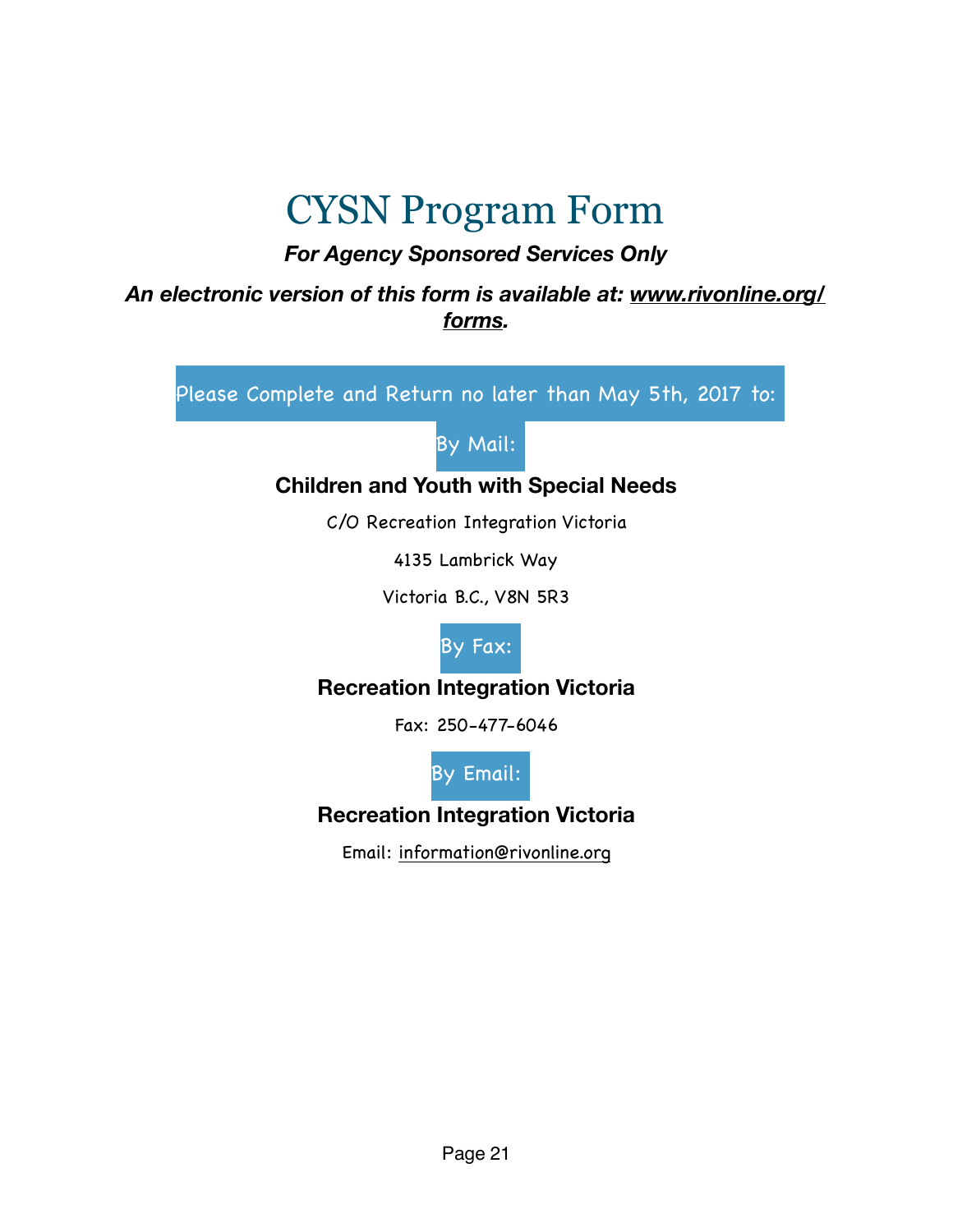# <span id="page-21-0"></span>Agency Sponsored RIV's Summer Inclusion Service

[www.rivonline.org/services](http://www.rivonline.org/services) 4135 Lambrick Way, Victoria BC, V8N 5R3 Contact: Summer Coordinator (after May 15th, 2017)

Office: 250-477-6314 Fax: 250-477-6046 Email: [victoriaprograms@powertobe.ca](mailto:victoriaprograms@powertobe.ca)

## Summer Inclusion Service (Day Camp Support)

Request are taken for child and youth 1:1 day assistance to attend a generic community-based camp with an RIV Inclusion Facilitator. Available to children and youth with disabilities registered in inclusive, communitybased summer parks and recreation programs.

Families who request service may receive 1 week with an Inclusion Facilitator. All efforts are made to fill requests, but many factors may determine whether a family will receive support (popularity of week requested, order of request received, availability of appropriately gendered staff, flexibility in the nature of request, etc.).

#### **SUITABLE FOR:**

School-aged children and youth with developmental, physical or neurosensory disabilities.

| COST                         |
|------------------------------|
| Family is responsible for    |
| program registration and     |
| associated fees. Inclusion   |
| Facilitator is provided free |
| of charge.                   |

**AGES SERVED**

6-18 years

#### **LOCATION**

Parks and Recreation facilities in Greater Victoria, the Peninsula and the Westshore

 Requests are being taken now online ([www.rivonline.org/services/sis\)](http://www.rivonline.org/services/sis) or by phone (250-477-6314). Deadline to make a request, or to make changes to an existing request is June the 2nd, 2017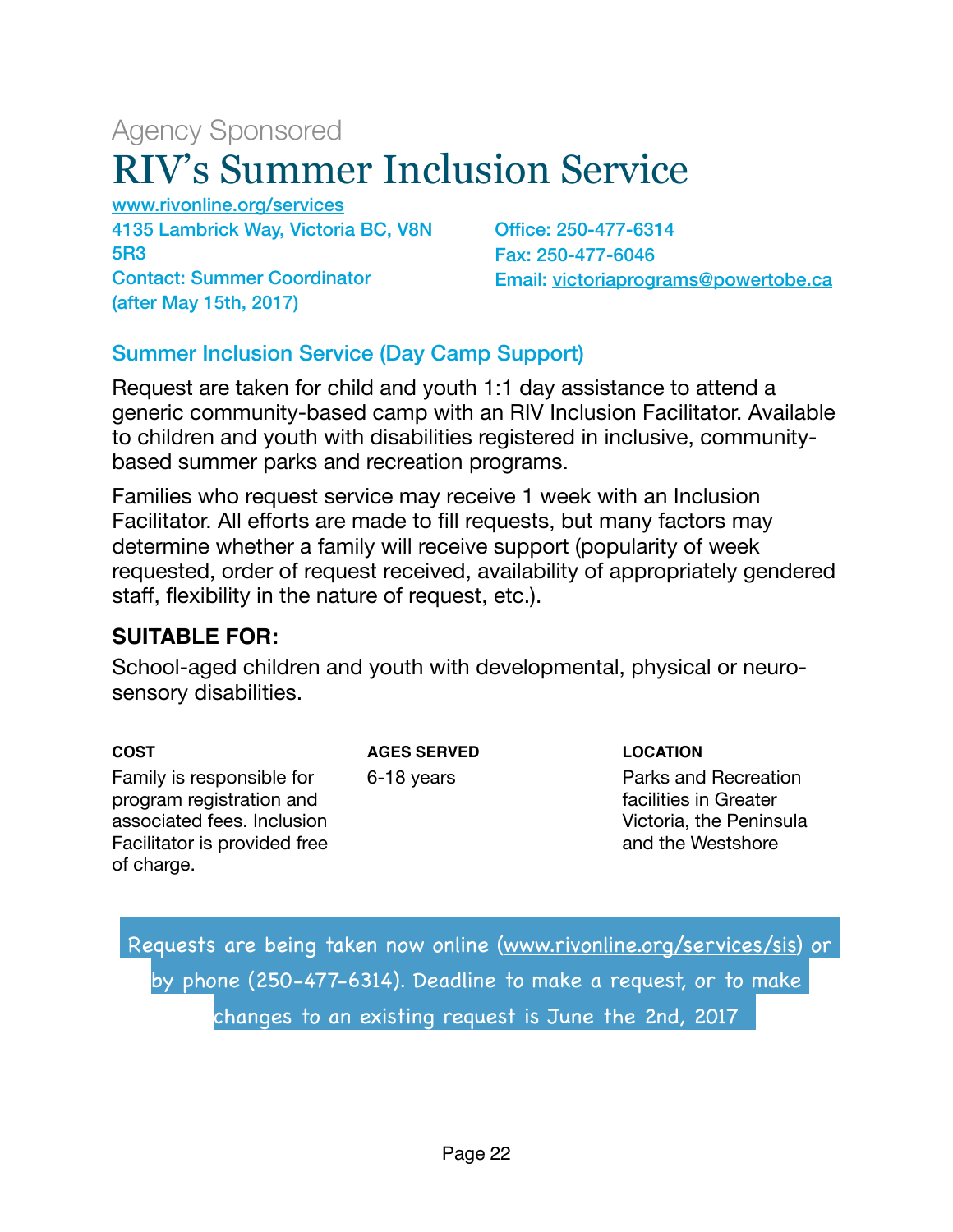# <span id="page-22-0"></span>Agency Sponsored Island Health/Queen Alexandra's Summer Camps

2400 Arbutus Road, Victoria BC, V8N 1V7 Contact Person: Jennifer Piotrofski

Office: 250-519-6761 Fax: 250-519-6937 Email: [jennifer.piotrofski@viha.ca](mailto:jennifer.piotrofski@viha.ca)

# QA Summer Camps

Using a positive behaviour, pro-social approach, we encourage and support all campers to participate in our fun, inclusive activities.

**Friends, Food, and Fun**: Join us for four fun filled days or making connections with other campers through field trips, fun activities and games. teens will help plan, prepare and host a camp wrap-up.

July 4th-7th (4 days): 14-19 yrs

**Ocean Discovery**: In our very own seaside paradise, join us to have fun with and on the water.

 July 10th-14th: 10-13 yrs July 17th-21st: 6-9 yrs July 24th-28th: 10-13 yrs

**On the Move**: Come and find all the fun ways we can move, be active and have fun.

 July 31st-Aug 4th: 14-19 yrs Aug 8th-11th (4 days): 10-13 yrs Aug 14th-18th: 6-9 yrs

## **SUITABLE FOR:**

QA Camps are designed for children of all abilities. Medical condition of the camper should be stable. Some children may be asked to provide their own support worker for camp.

| <b>COST</b>                | <b>AGES SERVED</b> | <b>LOCATION</b>  |
|----------------------------|--------------------|------------------|
| \$175/5 day or \$140/4 day | 6-19 years         | Queen Alexandra. |

Call Island Health/QA Summer Camps to register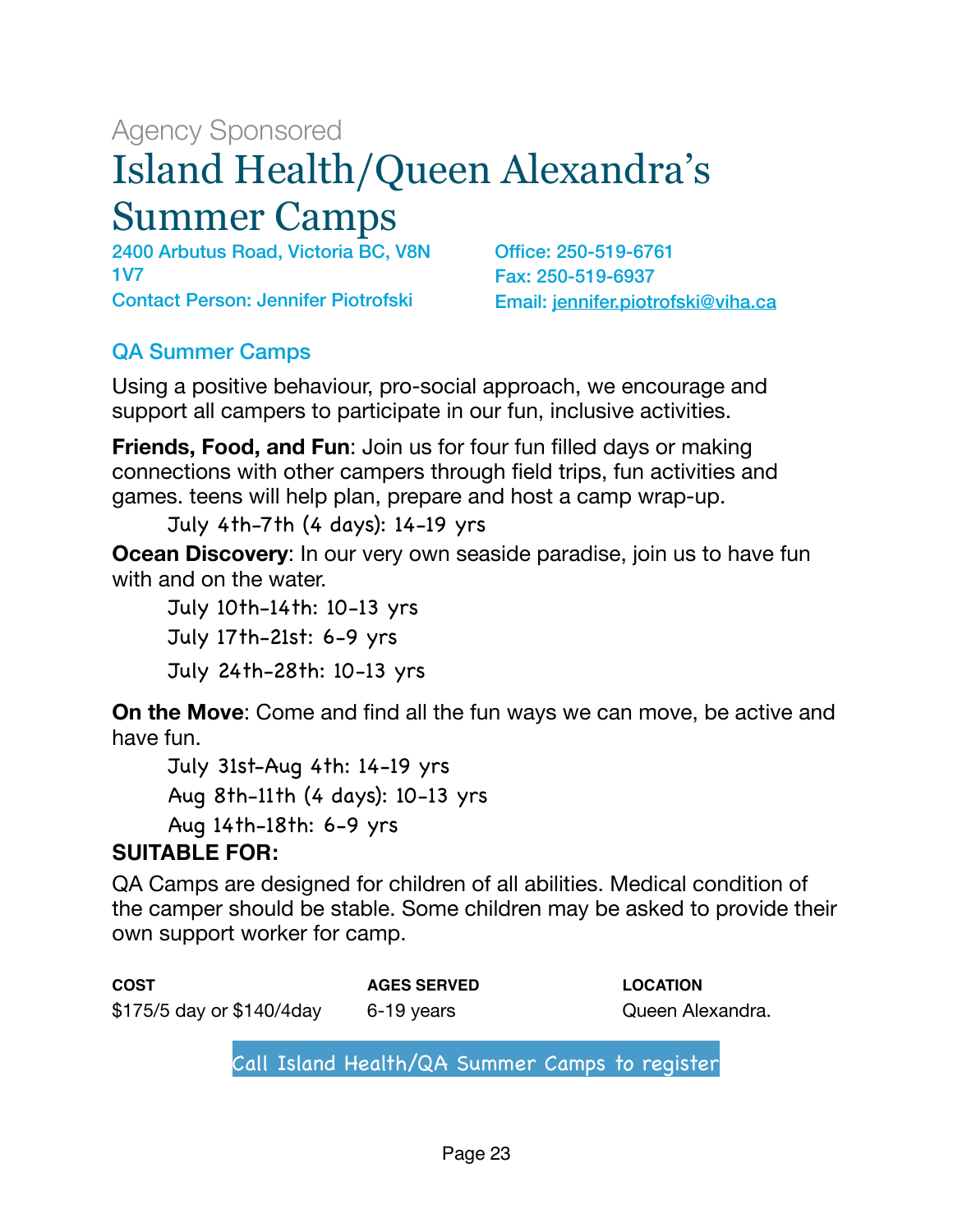# <span id="page-23-0"></span>Agency Sponsored Community Living Victoria's Teen Community Connections

[www.communitylivingvictoria.ca](http://www.communitylivingvictoria.ca)  Contact: Jeannie Owens-Wallace Office: 250-477-7231 ext 237

Fax: 250-477-6944 Email: [jeannie@clvic.ca](mailto:jeannie@clvic.ca)

## Teen Community Connection Summer Camps 2017

This program is run in partnership between CLV & RIV and is subsidized through funding from the Supported Child Development through Island Health (QA). All activities are community-based and promote access, recreation, leisure, and FUN! Throughout the week, teens are in locations that include: local beaches and parks, recreation centre, local attractions, libraries, event, festivals and more. Activities include: nature walks, hiking, swimming, mini-golf, bowling, kayaking, rock climbing, physical literacy sessions (PISE), arts and crafts, cooking, theatre, movies, gardening, programs run by Power to Be and time for leisure. Our goal is to provide a positive and welcoming environment that encourages personal growth, life-skills and social interaction. Applicants can choose 1 to 5 weeks of summer camp, depending on available space.

 Weekly camps run from July 4th to Aug 25th, 2017 (8wks) from 9:00-4:30pm with a maximum of 15 teens per camps.

#### **SUITABLE FOR:**

Teens with developmental disabilities aged 13-18yrs. Applicants must list with the Supported Child Development Program through the QACCH and be eligible to receive services and funding through MCFD-CYSN.

**COST** \$100/ Week **AGES SERVED** 13-18 years

**LOCATION**

A.m. drop-off & p.m. pickup at Gordon Head or Esquimalt Recreation Centre.

Register by June 1st, 2017.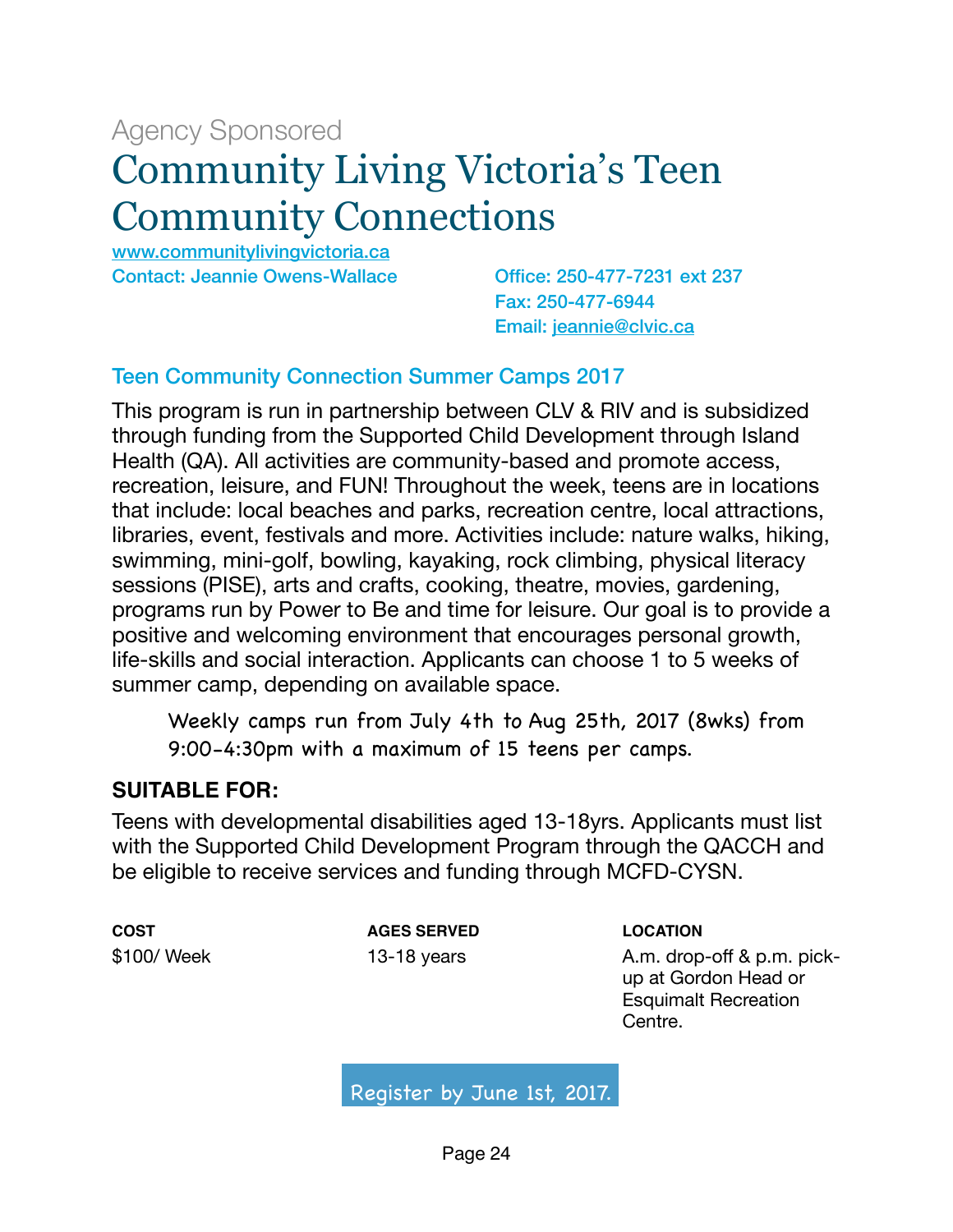# <span id="page-24-0"></span>Agency Sponsored Community Living Victoria's Youth Services - Autism Services Summer Camp

[www.communitylivingvictoria.ca/](http://www.communitylivingvictoria.ca) specialized camps Contact: Jeannie Owens-Wallace or Dan Moses

Office: 250-477-7231 ext 237 or ext. 249 Fax: 250-477-6944 Email: [autism@clvic.ca](mailto:autism@clvic.ca) 

#### CLV Autism Services Summer Camps 2017

We offer dynamic community-based programming in a variety of camps for youth with autism. Our camps are interest-based and theme-oriented, so whether it is our regular Out and About and Sunday Daze camps, or any of our speciality camps like Chefs on the Go, Outdoor Adventure, Girls Camp, or Computer Camp, there is something for everyone! Activities include: nature walks, hiking, swimming, mini-golf, bowling, kayaking, rock climbing, physical literacy session (PISE), arts and crafts, multi-media technology, cooking, theatre, movies, gardening, programs run by Power to Be and much more. Our skilled and knowledgeable team of Behaviour Interventionists, who lead the camps, support youth to: build friendships, gain confidence, strengthen social and communication skills, and gain lifeskills. This program is eligible for coverage through Autism Funding Unit and CLV can assist families to manage and budget their funding.

We run as many as 17 different camps throughout the summer. Camps be

## **SUITABLE FOR:**

Youth with Autism Spectrum Disorder (Autism, PDD-NOS included). Applicants requiring extra support (1:1) are welcome to apply with accompanying support workers or request support for this through our program.

**COST** \$500/week. *cost of camps vary for some of the specialty camps.* 

**AGES SERVED** *6-18 years* 

**LOCATION** Vary between camps.

Registration form is published in May with exact camp details (is ongoing throughout the summer and must be made three weeks in advance.)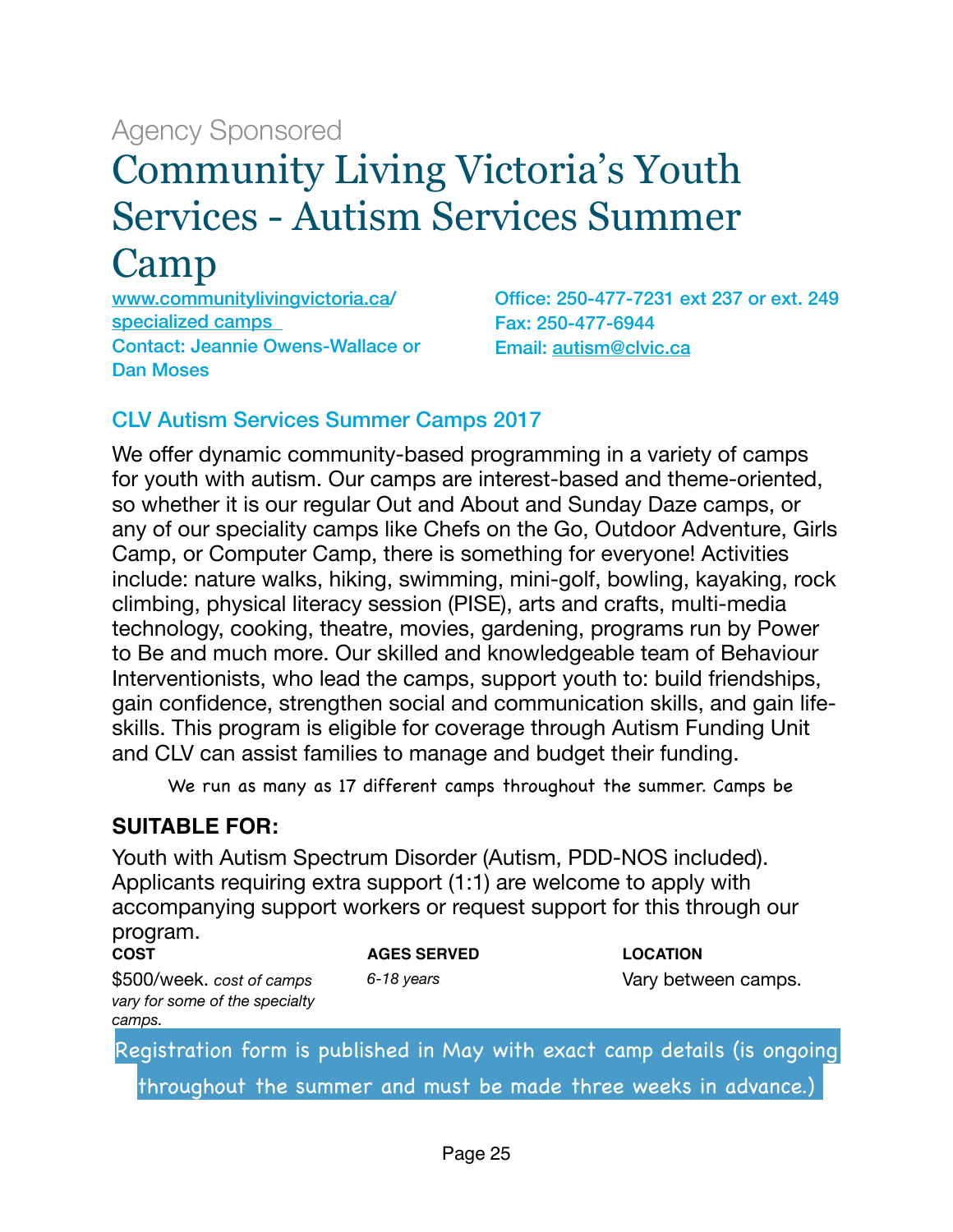# <span id="page-25-0"></span>Agency Sponsored Victoria Conservatory of Music

[www.vcm.bc.ca](http://www.vcm.bc.ca) 900 Johnson St, Victoria BC & 372 Shelby Rd, Nanaimo

Office: 250-386-5311 ext 1030 Fax: 250-386-6602 Email: [brodeur@vcm.bc.ca](mailto:brodeur@vcm.bc.ca)

## Music Therapy

Music therapy is for children as young as 18 months old to the elders; those of all ages with exceptionalities.

Sessions take place at the Victoria Conservatory of Music studios, the studio at the Nanaimo Conservatory of Music, or in the community in both Victoria and Nanaimo. The studios are equipped with hundreds of large and small music instruments, therapeutic equipment, recording studios, Soundbeam (which transfers movements into sounds) and a multi-sensory studio at the Victoria site.

Sessions can be offered in groups or privately. Come sing, dance, play instruments, compose, improve and/or meditate in our state of the art studios with our incredibly dedicated faculty members.

## FREE\* Music Therapy & Speech Therapy 2017 Summer Camp (1-8 yrs old) \*Pending Funding

July 4th-8th (Victoria location) & July 10-14th (Langford Location) July 17-21st (Nanaimo Location)

Children must be accompanied by a caregiver or parent. **Register through VCM website starting in May 2017.** 

## **SUITABLE FOR:**

Those with exceptionalities, conditions or illnesses.

**COST** \$79.80/hr (in-house session)

**AGES SERVED** 6-19 years

**LOCATION** Victoria & Nanaimo

Ongoing Registration after May 2017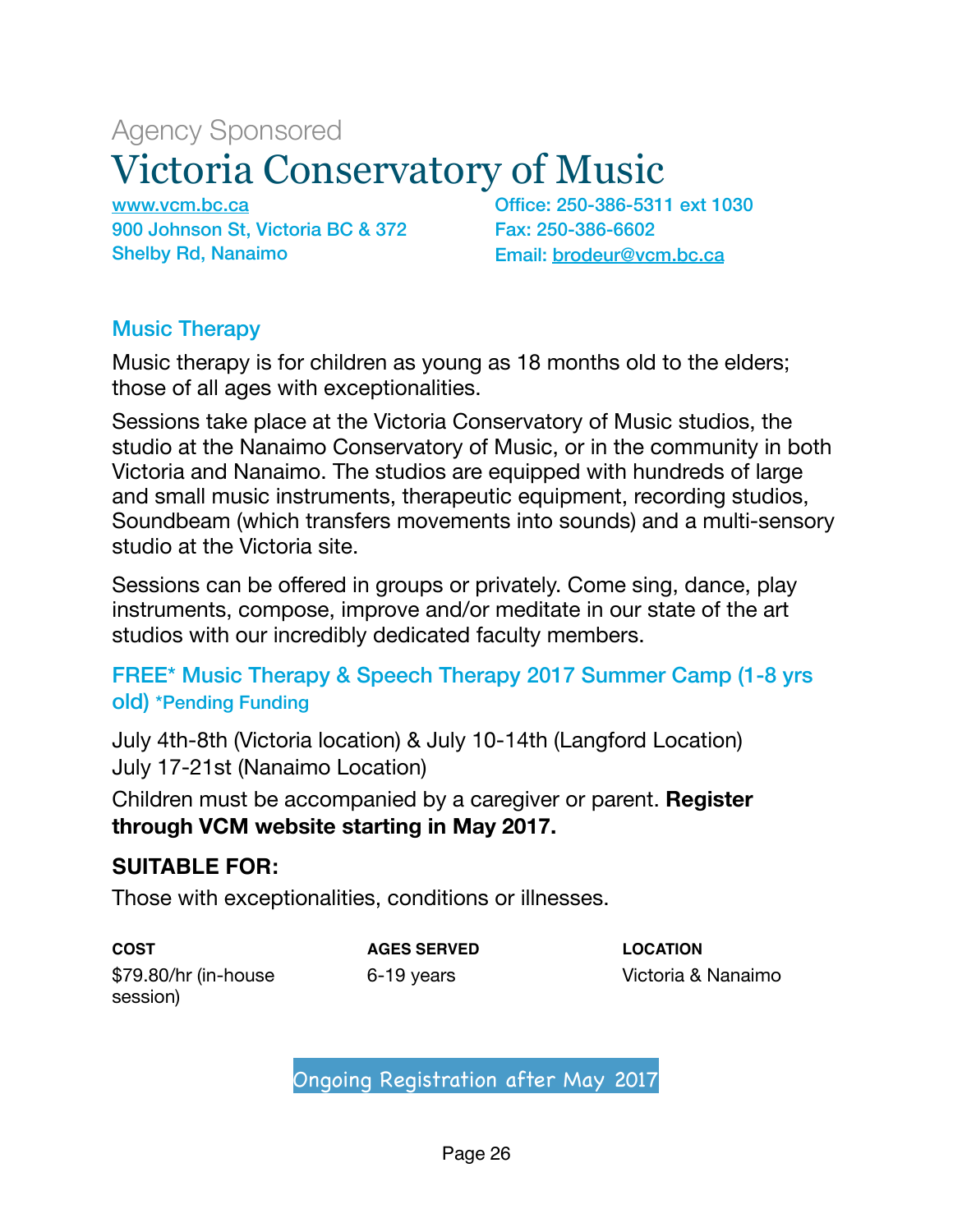# <span id="page-26-0"></span>Agency Sponsored Little Steps Therapy Services - Summer Camp

[www.mylittlesteps.net](http://www.mylittlesteps.net) 2986 Dysart Road, Victoria BC, V9A 2K2

Office: 250-386-1171 Email: [admin@mylittlesteps.net](mailto:admin@mylittlesteps.net)

### Little Steps Summer Camp

The Little Steps summer camp is an opportunity for children with special needs to participate in summer activities such as nature walks, arts and crafts, cooking, community playground, exploration, sports and games. The program focuses on recreation, community outings, improving social skills and most importantly - fun. Staff have extensive experience supporting children with Autism Spectrum Disorders, Fetal Alcohol Spectrum Disorders and Developmental Delays. Parents can choose either mornings, afternoons, or full days. Individual support is available if required.

Please contact or email the office (information above) if you are interested in registering your child. More information on the summer camp will be made available on the website.

#### **SUITABLE FOR:**

Children and youth with developmental delays including Autism Spectrum Disorders and Fetal Alcohol Spectrum Disorders.

**COST** TBD

**AGES SERVED** 3-19 years

**LOCATION** Little Steps Therapy **Centre** 

Ongoing Registration. Call or email to register.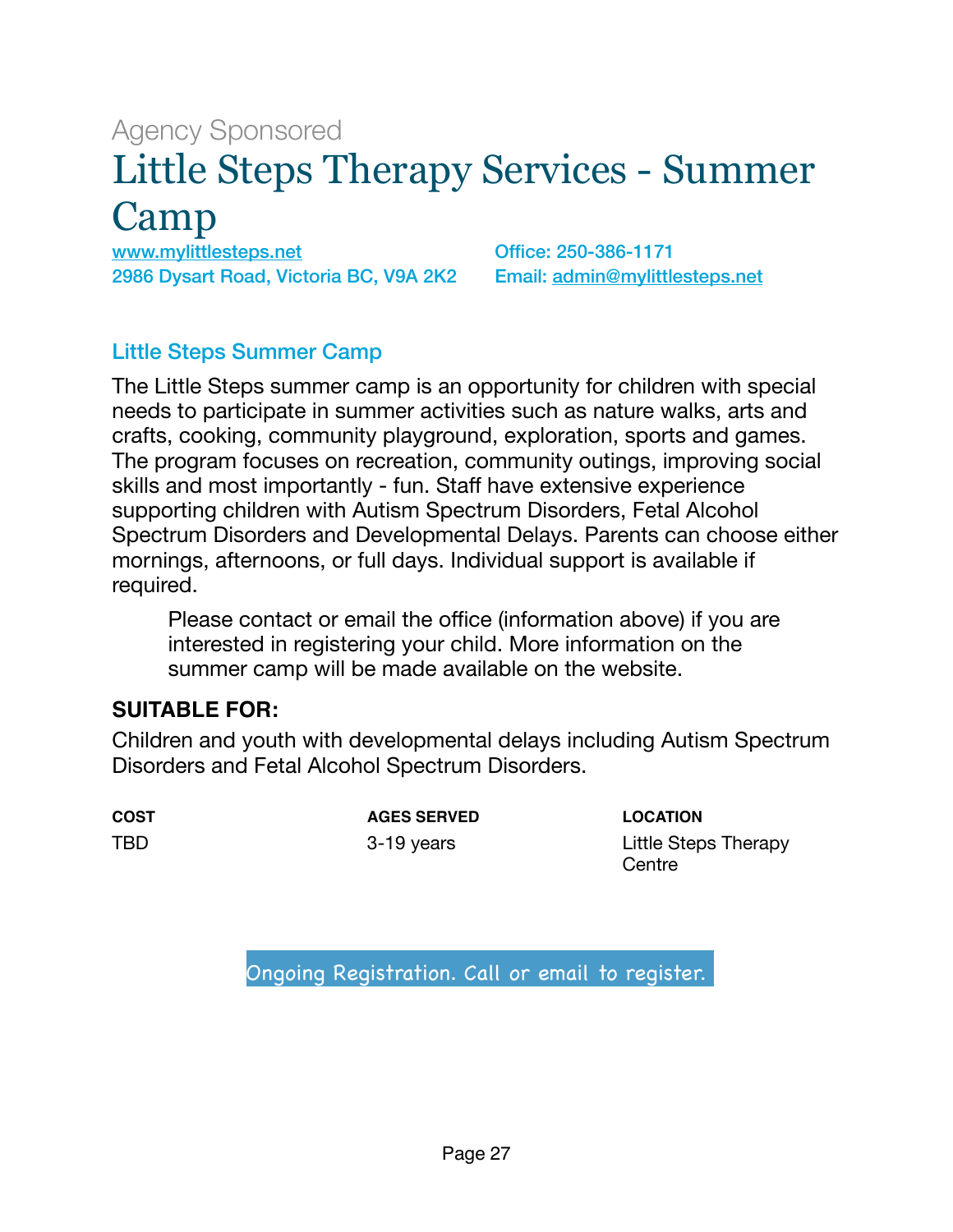# <span id="page-27-0"></span>Agency Sponsored Little Steps Therapy Services - Summer Connection Group

[www.mylittlesteps.net](http://www.mylittlesteps.net) 2986 Dysart Road, Victoria BC, V9A 2K2

Office: 250-386-1171 Email: [admin@mylittlesteps.net](mailto:admin@mylittlesteps.net)

#### Connections Therapeutic Summer Groups

Connections groups exposes children to a well-rounded, multi-disciplinary program. All groups receive supervision from a Speech-Language Pathologist or Occupational Therapist to create group and child specific goals. This year, each week of summer will have a different theme, and parents are able to register their child in the weeks that they are most interested in. Group themes may include photography, dance, superheroes, comic books, Lego<sup>™</sup>, outdoor education, art, music, and many more. A full schedule will be made available to view on our website.

Please contact or email the office (information above) if you are interested in registering your child. More information on the summer camp will be made available on the website.

#### **SUITABLE FOR:**

Children and youth developmental delays including Autism Spectrum Disorders and Fetal Alcohol Spectrum Disorders.

**COST** TBD

**AGES SERVED** 5-16 years

**LOCATION** Little Steps Therapy **Centre** 

Ongoing Registration. Contact [admin@mylittlesteps.net](mailto:admin@mylittlesteps.net) to register.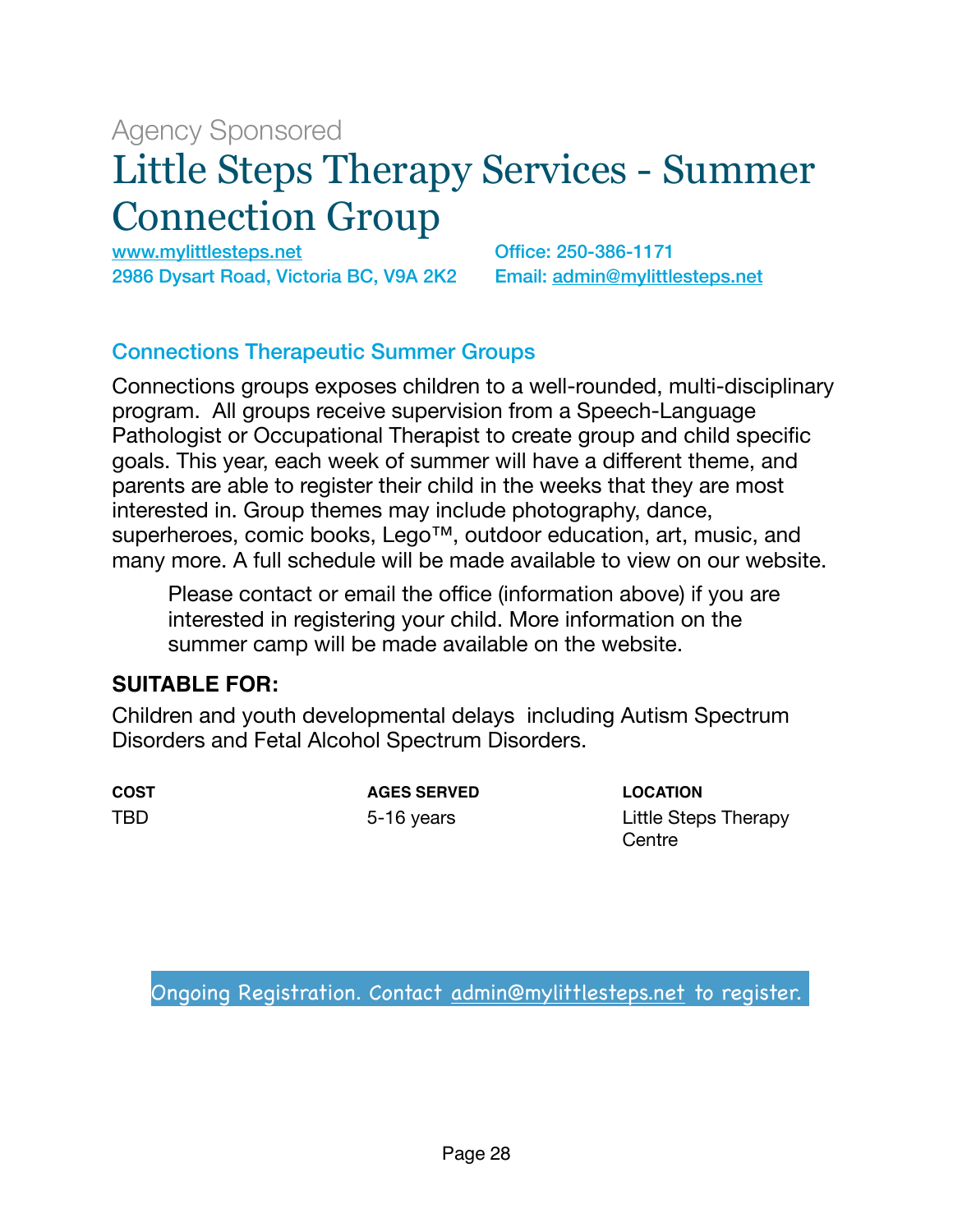# <span id="page-28-0"></span>Agency Sponsored Pacific Institute for Sport Excellence (PISE) - Summer Camps

[www.summercamps.piseworld.com](http://www.summercamps.piseworld.com)  4371 Interurban Rd, Victoria BC, V9E 2C5

Office: 250-220-2519 Fax: 250-220-2501 Email: [summercamps@piseworld.com](mailto:summercamps@piseworld.com)

## Summer Camps

PISE Summer Camps focuses on developing fundamental movement skills that children of all ages need in order to be active for life. Whether that is learning how to throw properly, or learning the correct technique of a squat, these movements are essential to being healthy and injury free throughout your experiences in physical activity. Learning a broad range of movement skills is also a great way to have the confidence and competence to take on any challenges that children and youth encounter both within the sporting arena and in general day to day life. PISE camps are games and play-based with a focus on fun. Social literacy skills like teamwork, cooperation, respect and emotion management are also taught throughout camps. For camp descriptions, pricing and registration info, visit the website.

#### **SUITABLE FOR:**

Children of all abilities welcome. PISE staff are trained to meet the unique needs of all participants. At the same time, we recognize when there is a child or youth who requires further support and more 1:1 assistance. We appreciate good communication from families to determine if and when their child requires further support beyond our ratio. We work closely with families to resource additional funds or organizations for support if needed and welcome 1:1 support workers. Please discuss prior to camp registration.

| <b>COST</b>                                   | <b>AGES SERVED</b> | <b>LOCATION</b>                                                              |
|-----------------------------------------------|--------------------|------------------------------------------------------------------------------|
| Varies - Refer to website<br>for information. | 3-15 years         | Onsite Camps at PISE,<br>Offsite camps held at<br>various recreation centres |

 Registration for summer programs opens on April the 4th. Programs remain open until filled.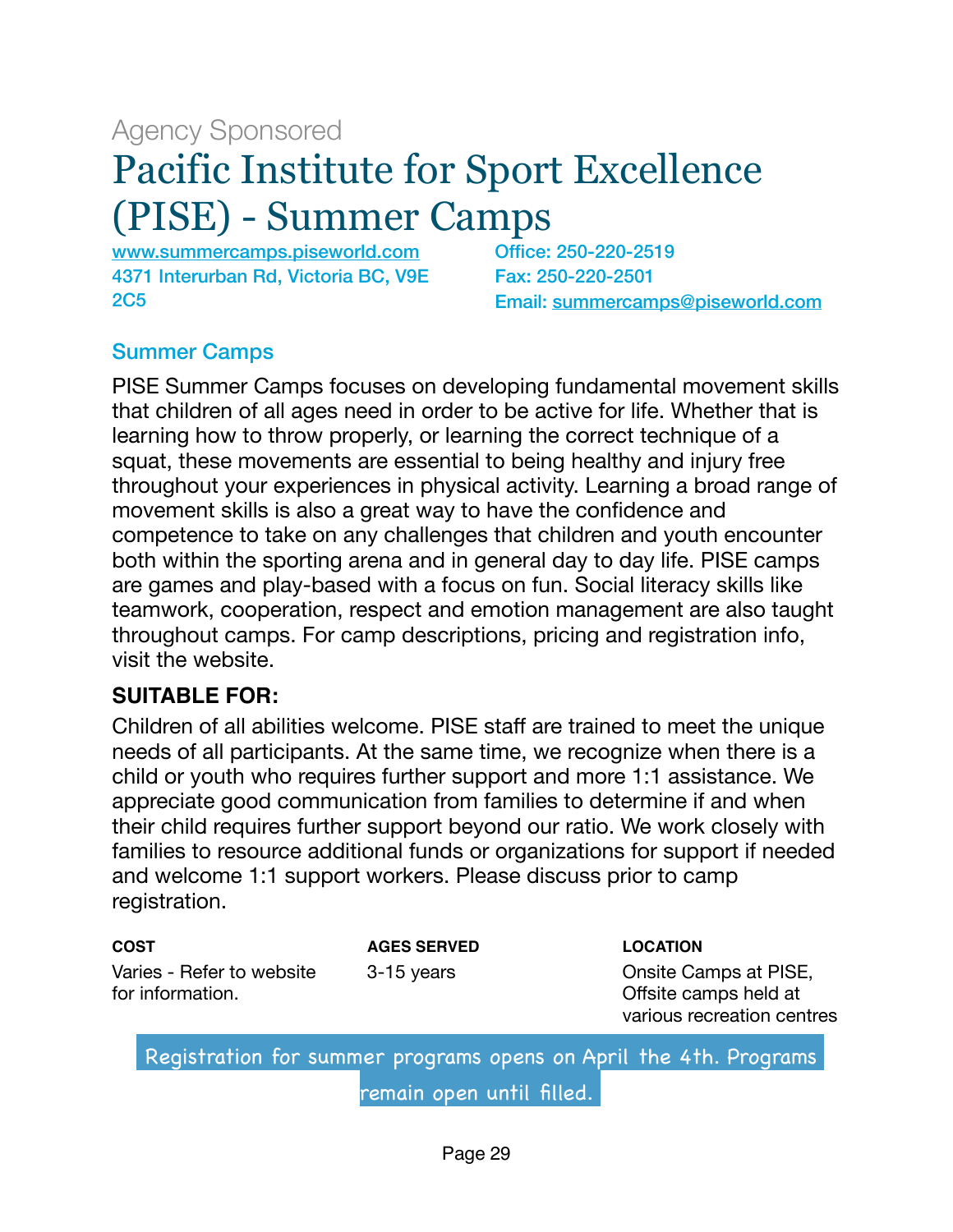# <span id="page-29-0"></span>Agency Sponsored RISE Adventure & Wellness Solutions

[www.raws.ca](http://www.raws.ca)  #202-4500 West Saanich Road, Victoria BC, V8Z 3G2

Office: 778-406-1160 Fax: 778-406-1159 Email: info@raws.ca

## Fitness, Yoga, Adventure & Equestrian

Rise offers physical activity opportunities in the areas of fitness, yoga, adventure and equestrian for individuals, youth and families of all abilities. All classes are kept small and are run by trained and certified professionals to ensure successful participation. Fitness, yoga and adventure camps are based out of the studio in Royal Oak. Rise runs weekly adult, youth and family classes. These classes are accessible to all levels and abilities. We also run adventure and yoga cased camps on school holidays and Pro-D days.

The Equestrian programs are run out of the farm in Central Saanich. Rise has farm life programs, private and group riding lessons, therapeutic riding lessons, equestrian vaulting programs, birthday parties and camps. The equestrian program run year-round, with the facility having a lovely indoor arena, two outdoor arenas, and access to trails.

## **SUITABLE FOR:**

People of all ages and abilities. Discuss specific needs with RISE prior to registration.

**COST** Available on Website **AGES SERVED** All ages

**LOCATION** Various, see website.

 Ongoing registration. Check out the website for schedules or contact directly to set up a personalized program.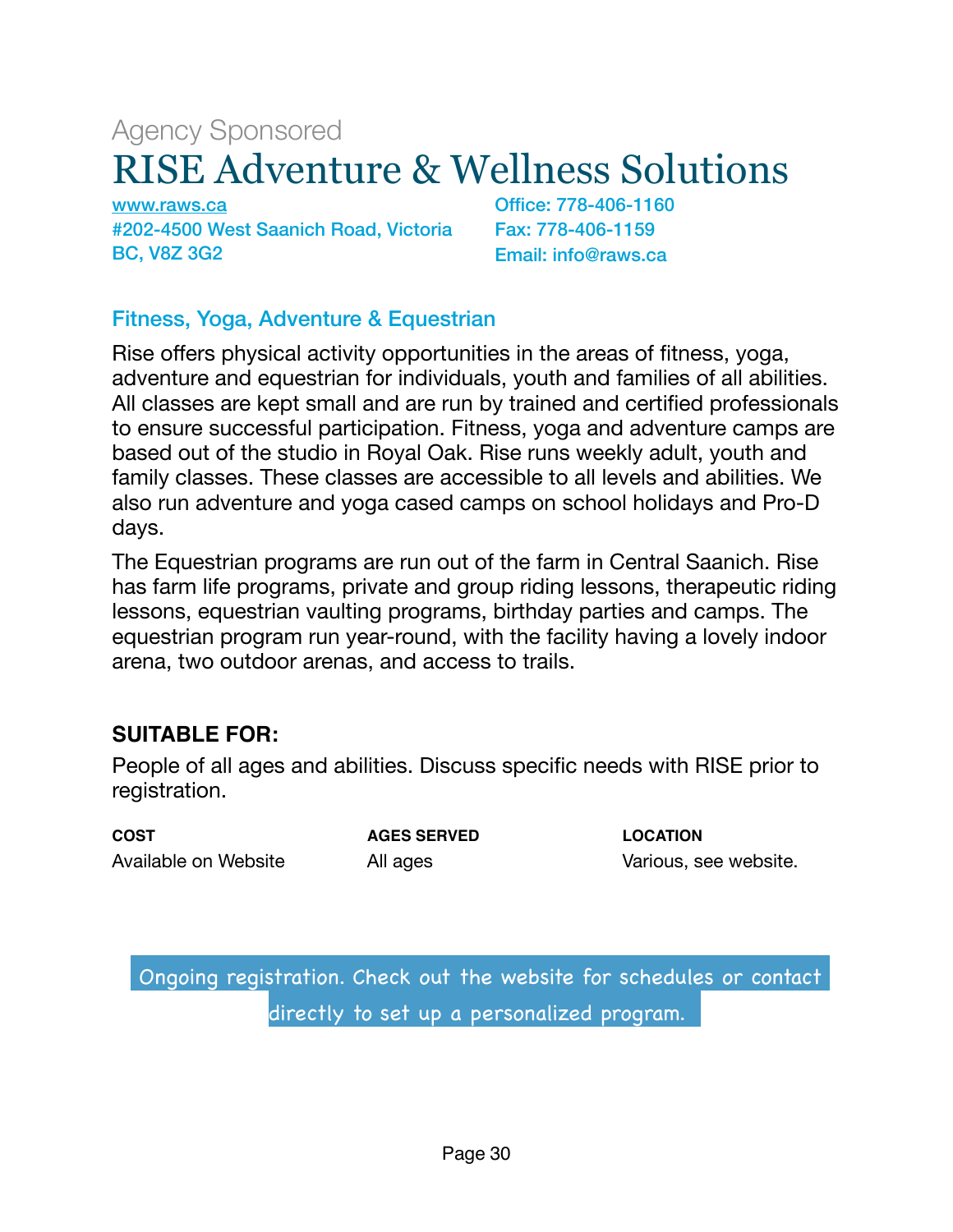# <span id="page-30-0"></span>Agency Sponsored Pivot Point Family Growth Centre - Summer Camps

www.pivotpoint.ca 5-230 Menzies Street, Victoria BC, V8V 2G7

Office: 778-410-2319

Email: [victoria@pivotpoint.ca](mailto:victoria@pivotpoint.ca)

Pivot Point provides services for children, teens and adults on southern Vancouver Island. We offer several therapeutic supports through 1:1 teaching, as well as group based programs that focus on enhancing social skills, life skills, academic success, transition planning and career development.

## Summer Camps (3-5 yrs)

We will be hosting a number of different camps this summer, including "Kindergarten Readiness", "Crafty Kids", and other social skill enhancing programs. Please see our online calendar for dates and registration at pivot [point.ca/calendar.](http://point.ca/calendar)

## **SUITABLE FOR:**

Children with autism spectrum, non-verbal learning disability, ADHD and others with undiagnosed social challenges.

**COST** Private pay or autism funding accepted. See website for details.

**AGES SERVED** 3-5 yrs for summer camps

**LOCATION** Victoria

 Ongoing registration. Check the calendar for dates, details and deadlines.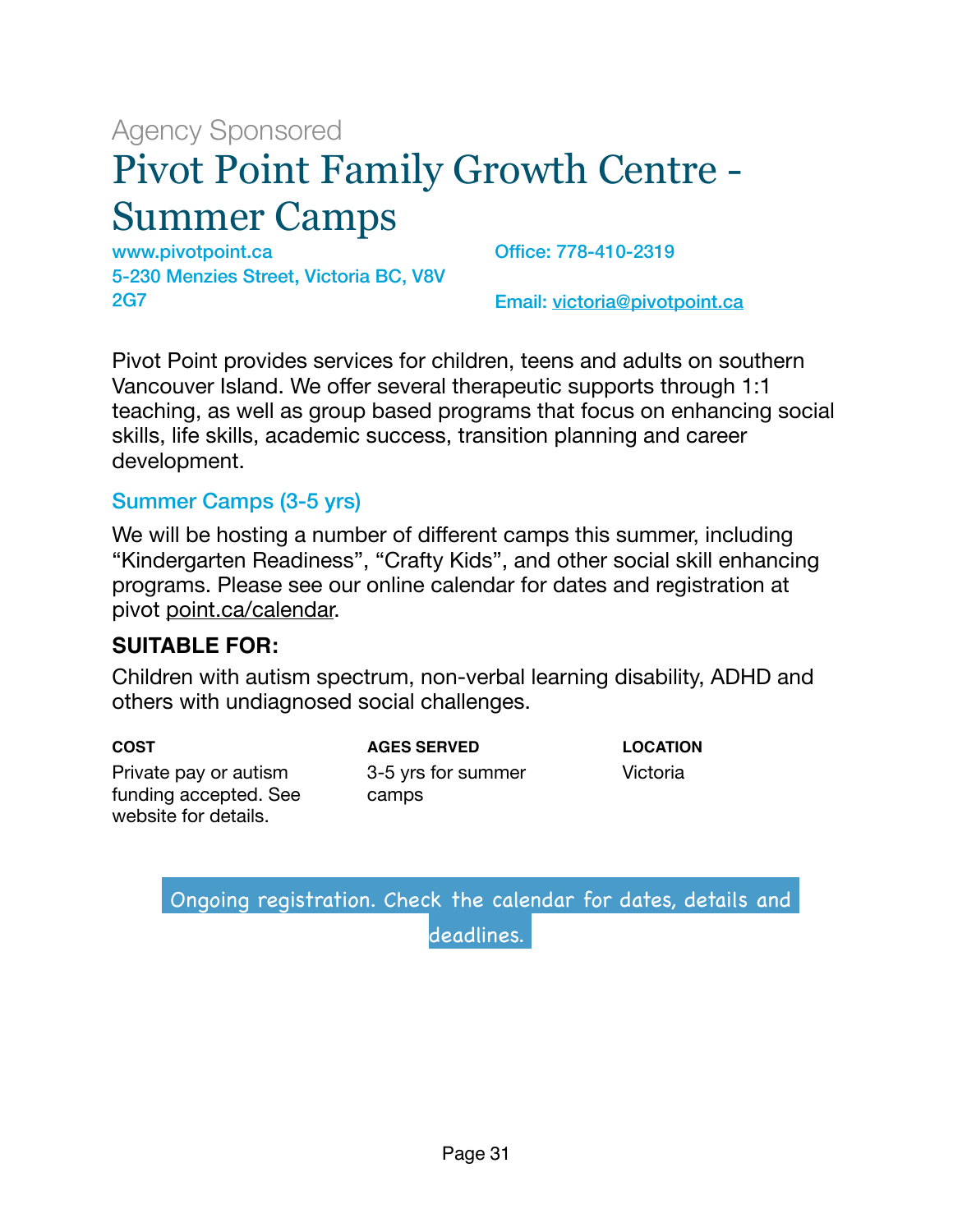# <span id="page-31-0"></span>Summer Residential Camps

We believe that all children should have the opportunity to go to summer residential camps if they choose. We have listed a number of summer residential camps close to Victoria. With the exception of Camp Shawnigan, these are all generic camps that support the concept of inclusion of a child with a disability. Parents of children with disabilities who are considering sending their child to a residential camp should read about **RIV's Summer Residential Camp Assistance Service** described in the CYSN sponsored program section of this booklet.

Parents are advised to contact the camp of their choice well in advance to discuss the suitability of the camp for their child and registration.

| <b>Summer Residential Camps</b>    |                    |  |
|------------------------------------|--------------------|--|
| <b>Camp Imadene</b>                | Mesachie Lake, BC  |  |
| <b>Camp Pringle</b>                | Shawnigan Lake, BC |  |
| <b>Easter Seals Camp Shawnigan</b> | Shawnigan Lake, BC |  |
| <b>The Yes Camp</b>                | Lake Cowichan      |  |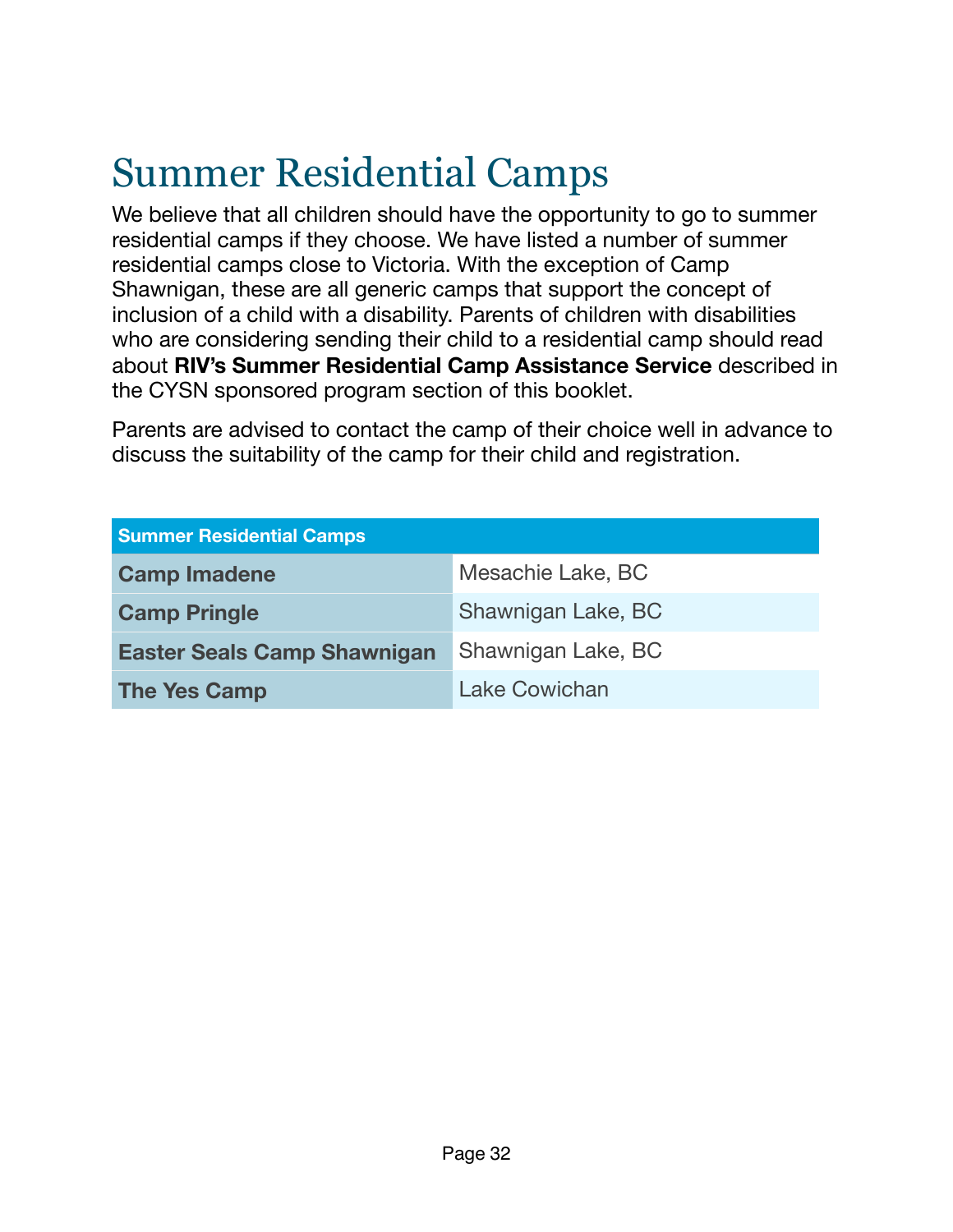# Summer Residential Camp

# <span id="page-32-0"></span>Camp Imadene

[www.imadene.com](http://www.imadene.com)  9175 South Shore Rd, Mesachie Lake, BC, V0R 2N0

Office: 1-800-445-7575 Fax: 250-749-6607 Email: [office@imadene.com](mailto:office@imadene.com)

## Summer Camp

Christian residential camp and retreat facility. Enjoy over 30 activities such as archery, hiking, canoeing, fishing, paddle-boarding, BMX biking, tubing and wake-boarding.

**Junior camps (Grade 2-5) Intermediate Camps (Grade 5-8) Teen Camps (Grade 7-9) Senior Teen Camps (Grade 10-12) Outdoor Adventure Camps (Grade 6-12) Summer Family Camp** 

## **SUITABLE FOR:**

Camp Imagine is focused on providing appropriate and quality care for each of our campers. Unfortunately we are not ideally suited to care for all specific needs, so please call the camp to discuss suitability for your child.

**COST** Prices vary, visit website for details.

 **AGES SERVED**

8-18 years (family and adult camps available) **LOCATION** Mesachie Lake, approximately 1.5 hrs from Victoria

Register as early as possible. Can register by phone or online.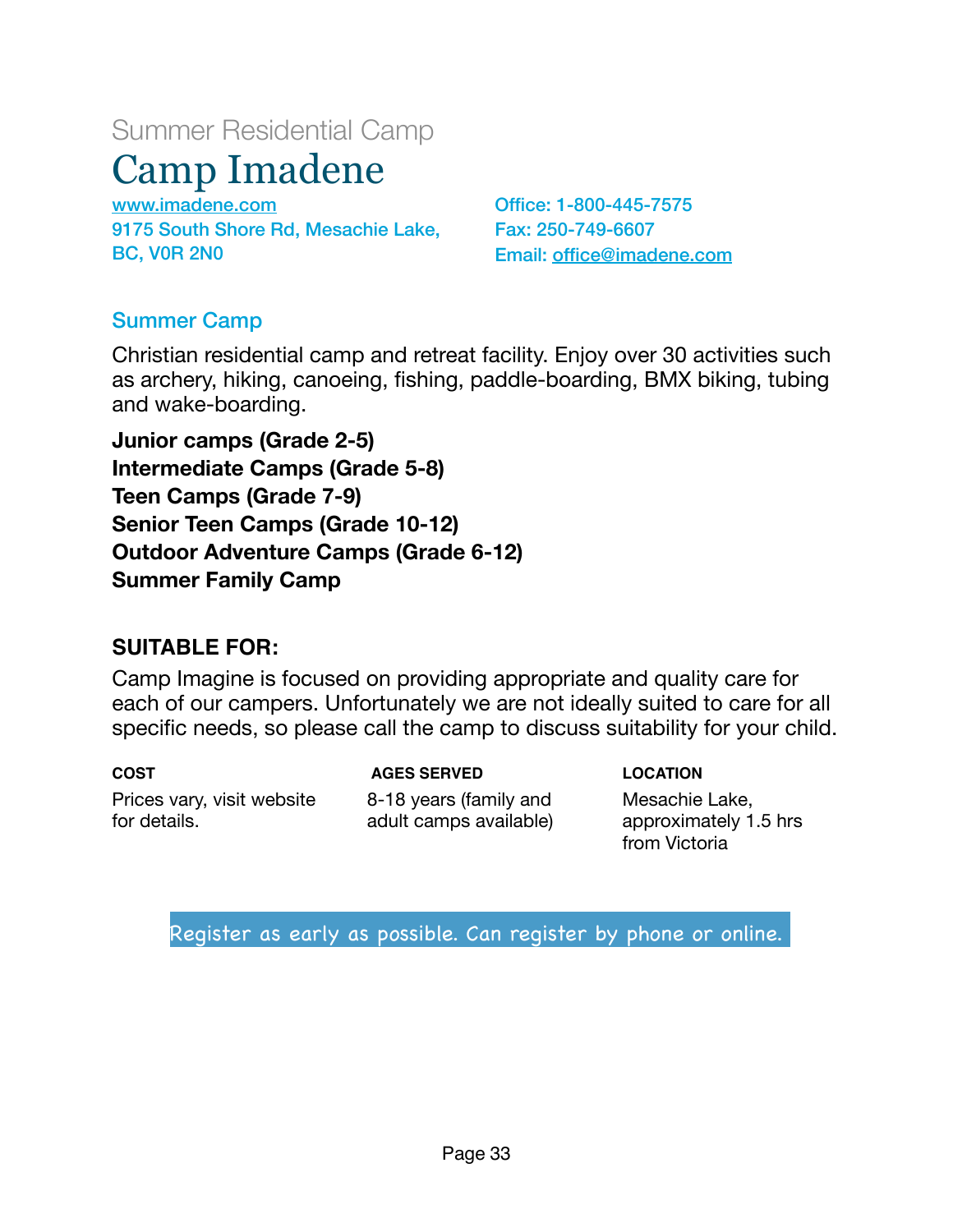# <span id="page-33-0"></span>Summer Residential Camp Camp Pringle

[www.camppringle.com](http://www.camppringle.com) 2520 West Shawnigan Lake Rd, Shawnigan Lake BC, V0R 2W3

Office: 250-743-2189 Fax: 250-929-2710 Email: [info@camppringle.com](mailto:info@camppringle.com)

## Summer Camp

Located in a beautiful natural setting on Shawnigan Lake. On our 18 acres of forestland, we offer open fields, nature trails, high and low ropes challenge courses, archery, a climbing wall, orienteering, and beach and water activities for campers enjoyment.

We provide summer camps for children, youth, families, parents and children, and leadership development. Operated by the United Church of Canada. Fully accredited by the British Columbia Camping Association and the United Church of Canada. Online registration available or find us on Facebook. **Camps run from July 9th-August 25th.** 

## **SUITABLE FOR:**

For camper suitability, please call the director to discuss.

**COST** \$425-\$485

 **AGES SERVED** 6-15 years

**LOCATION** Shawnigan Lake, approximately 45 mins from Victoria.

No deadline for registration while space is available (early bird discount before May 1st). Waiting lists when full. Apply directly to Camp Pringle.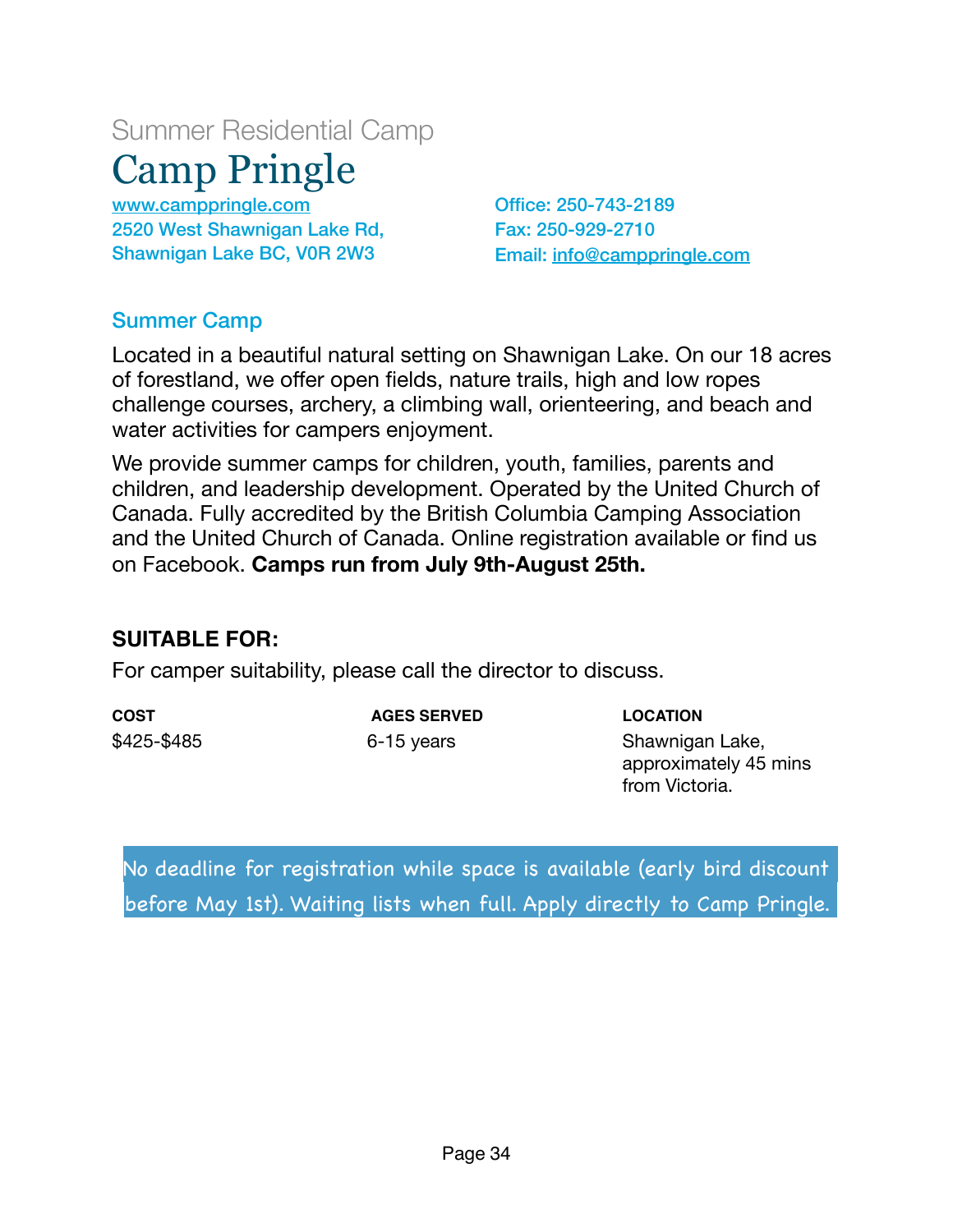# Summer Residential Camp

# <span id="page-34-0"></span>Easter Seals Camp Shawnigan (BC Lion's Society)

[www.eastersealscamps.ca/camp](http://www.eastersealscamps.ca/camp-shawnigan)[shawnigan](http://www.eastersealscamps.ca/camp-shawnigan)  2180 Shawnigan Lake Rd, Shawnigan Lake BC, V0R 2W5

Office: 1-800-818-4483 Fax: 1-604-873-0166 Email: [jblair@eastersealsbcy.ca](mailto:jblair@eastersealsbcy.ca)

# Summer Camp

At Camp Shawnigan, it is our goal to provide safe, fun activities in an environment where the focus is on abilities, not disabilities. All of our camp activities are designed to build confidence, independence, and peer interaction in a recreation environment. Campers are encouraged and supported to participate in activities they may have never tried before, including climbing on our climbing wall, multi-day hikes, tie dying, canoeing, wheelchair basketball, sailing, water balloon wars, kangaroo court, etc. We offer week long residential camps running from June 23rd - August 16th. Please check website for camp session dates.

## **SUITABLE FOR:**

Children and teens (6-19 years) with intellectual and/or physical disabilities. Two weeks of Young Adult Camp (19-29 years) will be offered. Check website for camp dates.

**COST** \$550/regular camp \$750/young adult camp

 **AGES SERVED** 6-18 years old & 19-29 years old

**LOCATION**

Shawnigan Lake, approximately 45 mins from Victoria

Spots at camp are filled don a first come first served basis.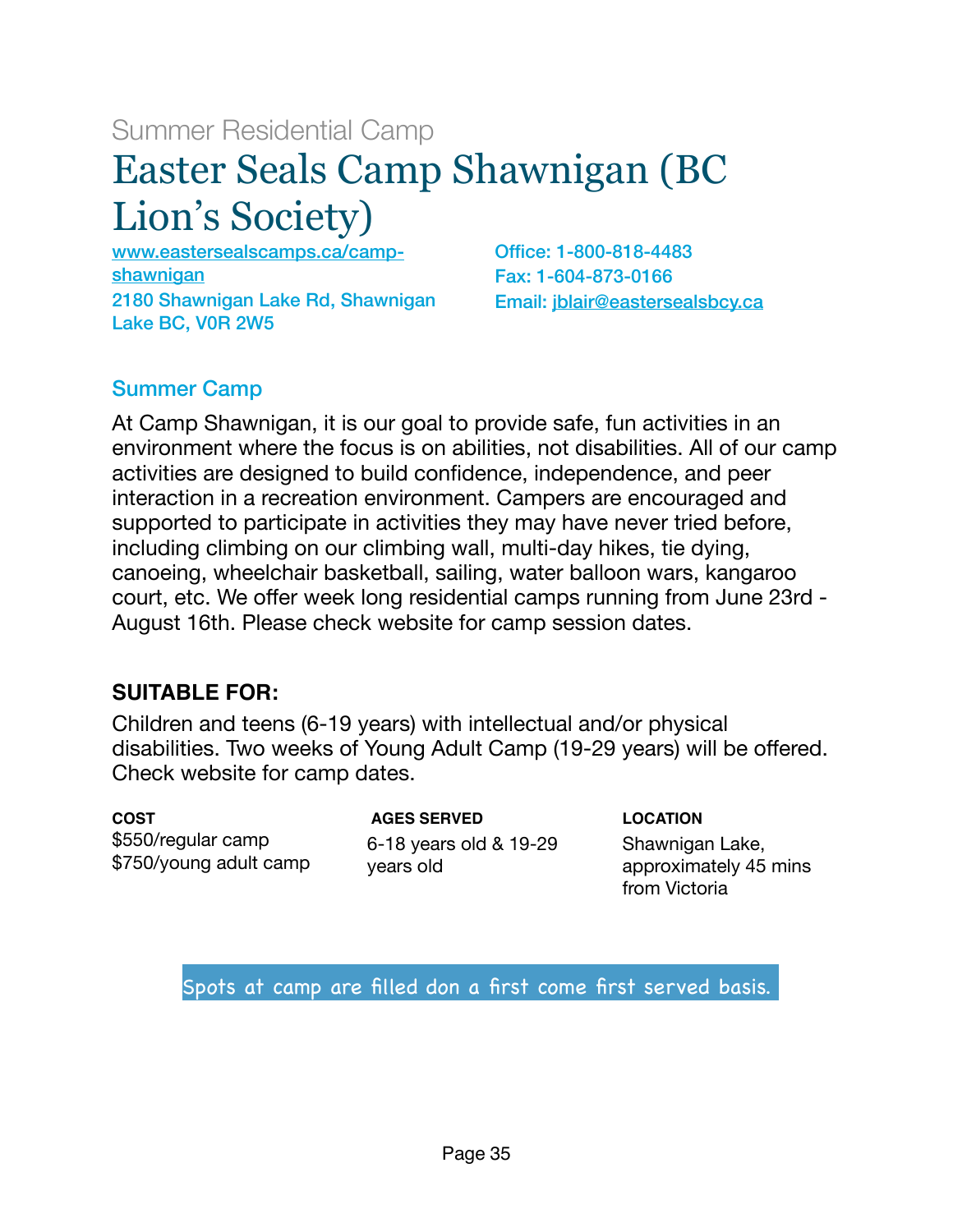<span id="page-35-0"></span>Summer Residential Camp The Yes Camp

[www.theyes.ca](http://www.theyes.ca) Christian Controllery Controllery Controllery Office: 1-604-960-1377 Fax: 1-604-690-1878 Email: [info@theyes.ca](mailto:info@theyes.ca)

## The Yes Leadership Camp

The Youth Excellence Society (Yes) is a charitable, non-partisan organization that provides exceptional leadership training to BC's youth through the support of the province's co-operative and credit union movement. For over 45 years, the Yes has provided a unique learning experience for over 10,000 young people.

The Yes Leadership Camp provides week-long leadership retreats for youth from all over BC. Skills training is offered for teens in the areas of self-awareness, cooperation, communication, global awareness, environmental sustainability and leadership. Participants take part in the creation of a strong community of support, respect and growth. Not only is there a chance to learn and grow, it's also tons of fun! From canoeing and hiking, to arts and crafts, we have many options for fun activities each day. The Yes Leadership Camp is a summer experience that will last a life-time.

#### **SUITABLE FOR:**

Camp is open and inclusive to all youth.

**COST** \$675/week

 **AGES SERVED** 14-18 years

**LOCATION** Lake Cowichan, approximately 1.5 hours from Victoria

Please refer to website for registration deadline and details.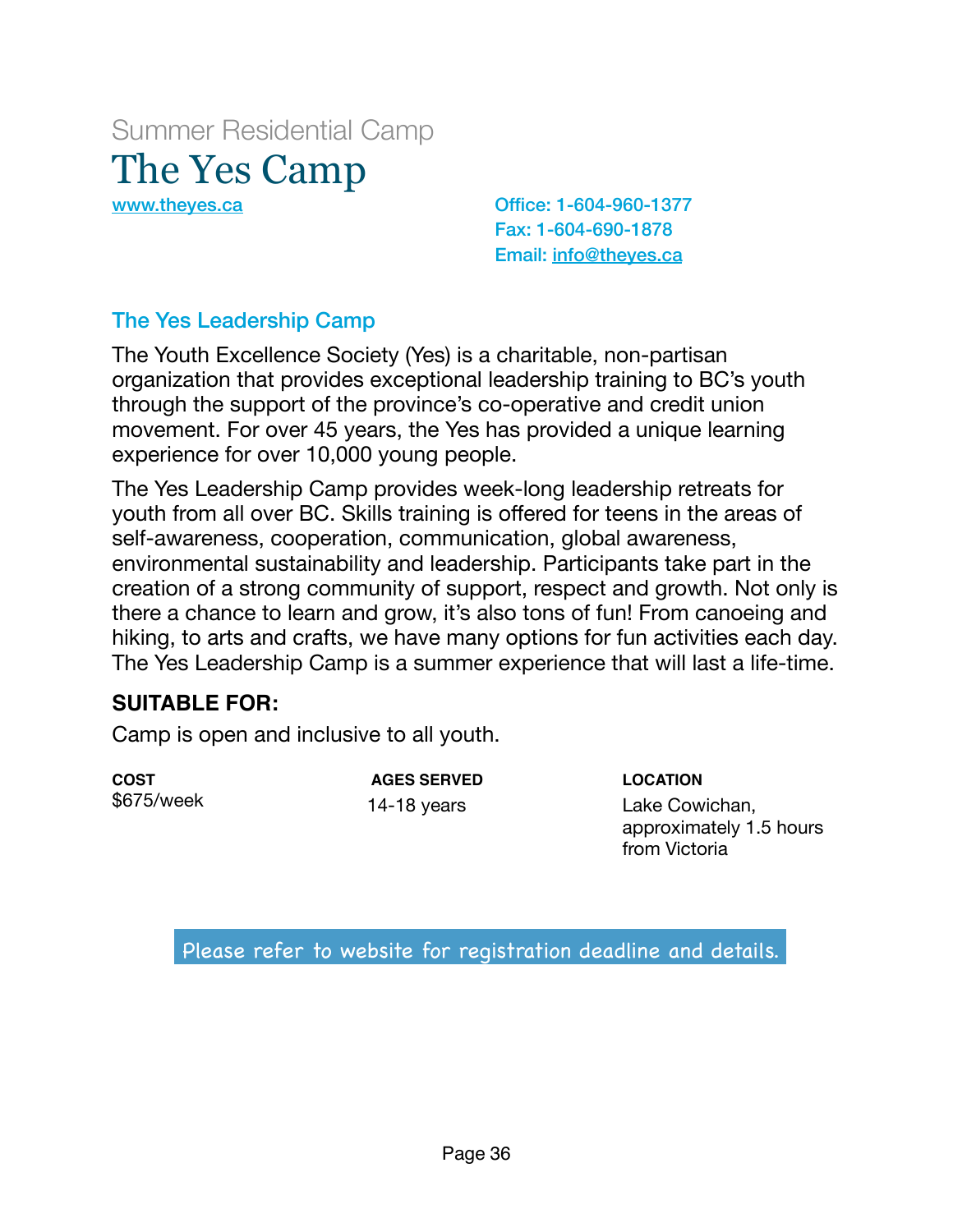# <span id="page-36-0"></span>Municipal Parks and Recreation

We encourage you to investigate the many municipal program offerings available to your child this summer. The following table has listing of Municipal Parks and Recreation Department facilities phone numbers and website addresses.

## **If your child requires 1:1 assistance in order to attend an inclusive program, please refer to RIV's Summer Inclusion Service.**

| 250-412-8500                                                          |  |  |  |
|-----------------------------------------------------------------------|--|--|--|
| 250-412-8510                                                          |  |  |  |
|                                                                       |  |  |  |
| <b>Oak Bay Parks and Recreation</b><br>www.oakbay.ca/parks-recreation |  |  |  |
| 250-370-7200                                                          |  |  |  |
| 250-370-7300                                                          |  |  |  |
| 250-595-7946                                                          |  |  |  |
|                                                                       |  |  |  |
|                                                                       |  |  |  |

| <b>Panorama Recreation</b><br>www.crd.bc.ca/panorama |              |  |
|------------------------------------------------------|--------------|--|
| <b>Panorama Recreation Centre</b>                    | 250-656-7271 |  |

| <b>Saanich Parks Recreation and Culture</b><br>www.saanich.ca/EN/main/parks-recreation-culture |              |
|------------------------------------------------------------------------------------------------|--------------|
| <b>Cedar Hill Golf Course</b>                                                                  | 250-475-7150 |
| <b>Cedar Hill Recreation Centre</b>                                                            | 250-475-7121 |
| <b>Gordon Head Recreation Centre</b>                                                           | 250-475-7100 |
| <b>G.R. Pearkes Recreation Centre</b>                                                          | 250-475-5400 |
| <b>Saanich Commonwealth Place</b>                                                              | 250-475-7600 |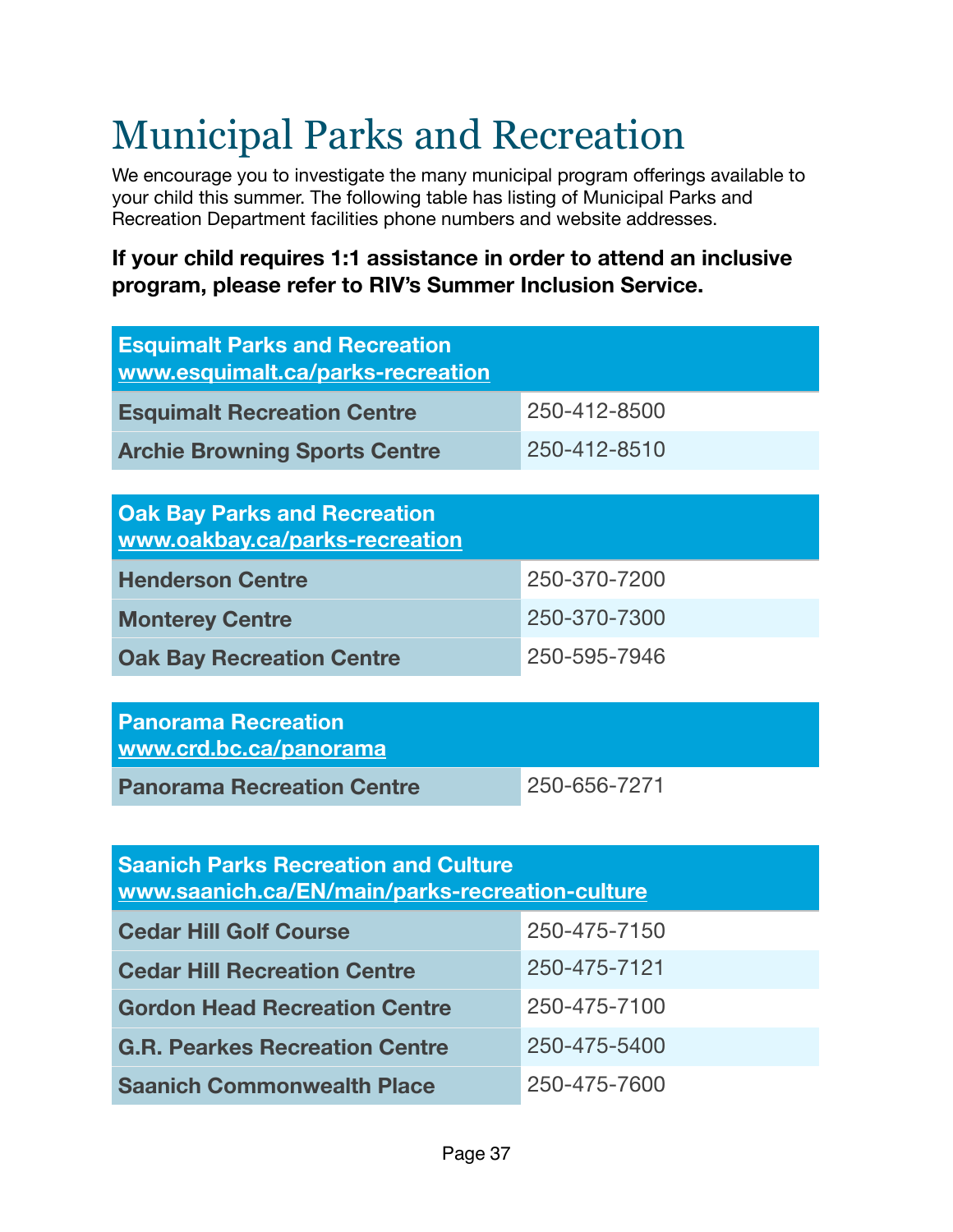| <b>Victoria Parks Recreation and Culture</b><br>www.victoria.ca/EN/main/residents/parks-rec |              |  |
|---------------------------------------------------------------------------------------------|--------------|--|
| <b>Crystal Pool and Fitness Centre</b>                                                      | 250-361-0732 |  |
| <b>Royal Athletic Park</b>                                                                  | 250-361-0373 |  |
| <b>Quadra Village Community Centre</b>                                                      | 250-288-7696 |  |
| <b>Burnside Gorge Community Place</b>                                                       | 250-388-5251 |  |
| <b>Fairfield Community Place</b>                                                            | 250-382-4604 |  |
| <b>Fernwood Community Centre</b>                                                            | 250-381-1552 |  |
| <b>James Bay Community School</b><br><b>Centre</b>                                          | 250-384-7184 |  |
| <b>Oaklands Community Centre</b>                                                            | 250-370-9101 |  |
| <b>West Shore Parks and Recreation</b><br>www.westshorerecreation.ca                        |              |  |
| <b>Juan de Fuca Recreation Centre</b>                                                       | 250-478-8384 |  |